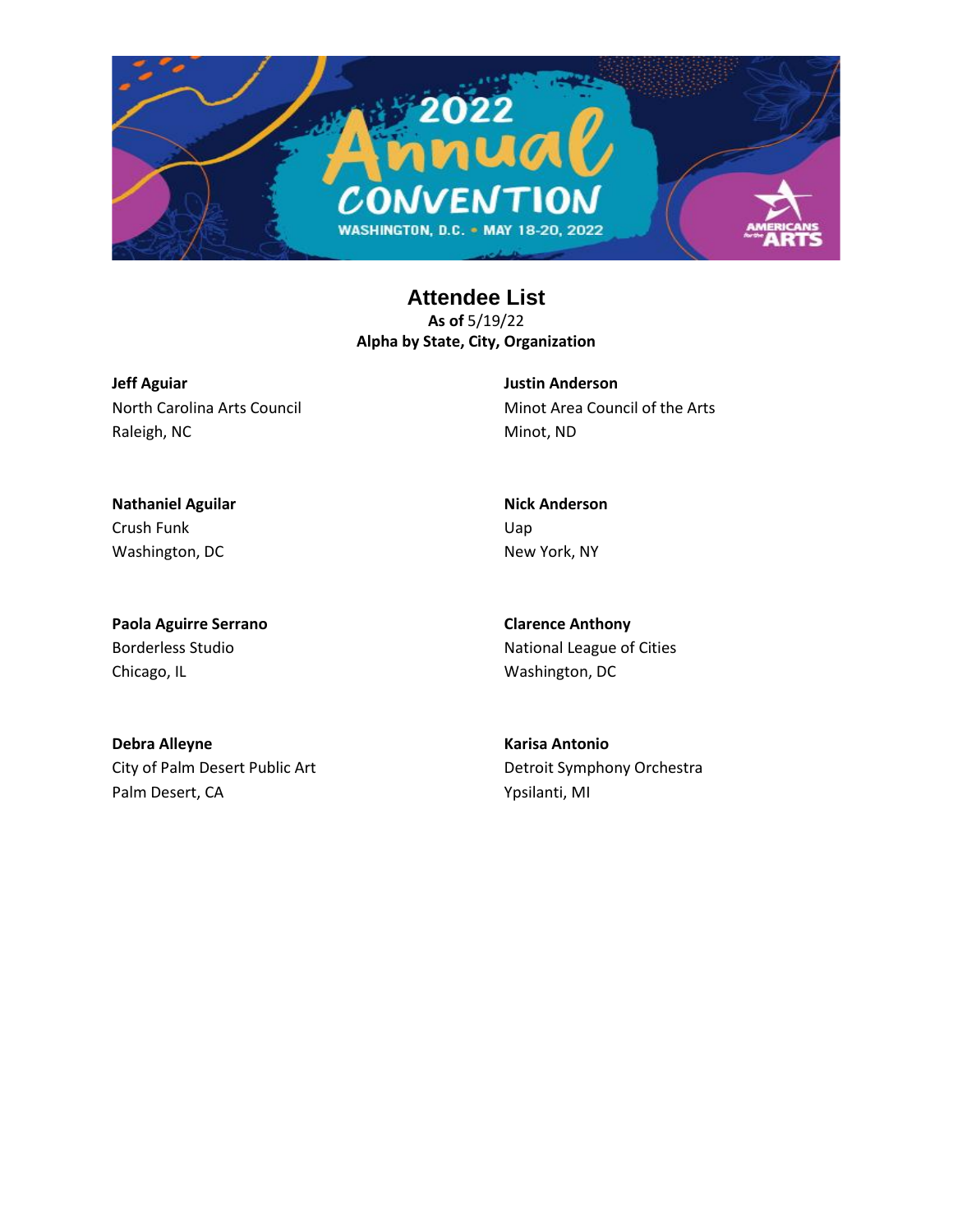

**Brittany Arnold** Scottsdale Arts Scottsdale, AZ

**Laura Baldwin** St. Johns County Cultural Council St. Augustine, FL

**David Atkins** August Wilson African American Cultural Center Pittsburgh, PA

**Amanda Banks** Toney, AL

**J. Michael Bailey** West Valley Arts West Valley City, UT

**Terri Bailey** Bailey Learning and Arts Collective, Inc (BLAAC) Gainesville, FL

**Stephanie Barajas** genARTS Silicon Valley San Jose, CA

**David Barocio** Univ. of Oklahoma Foundation Norman, OK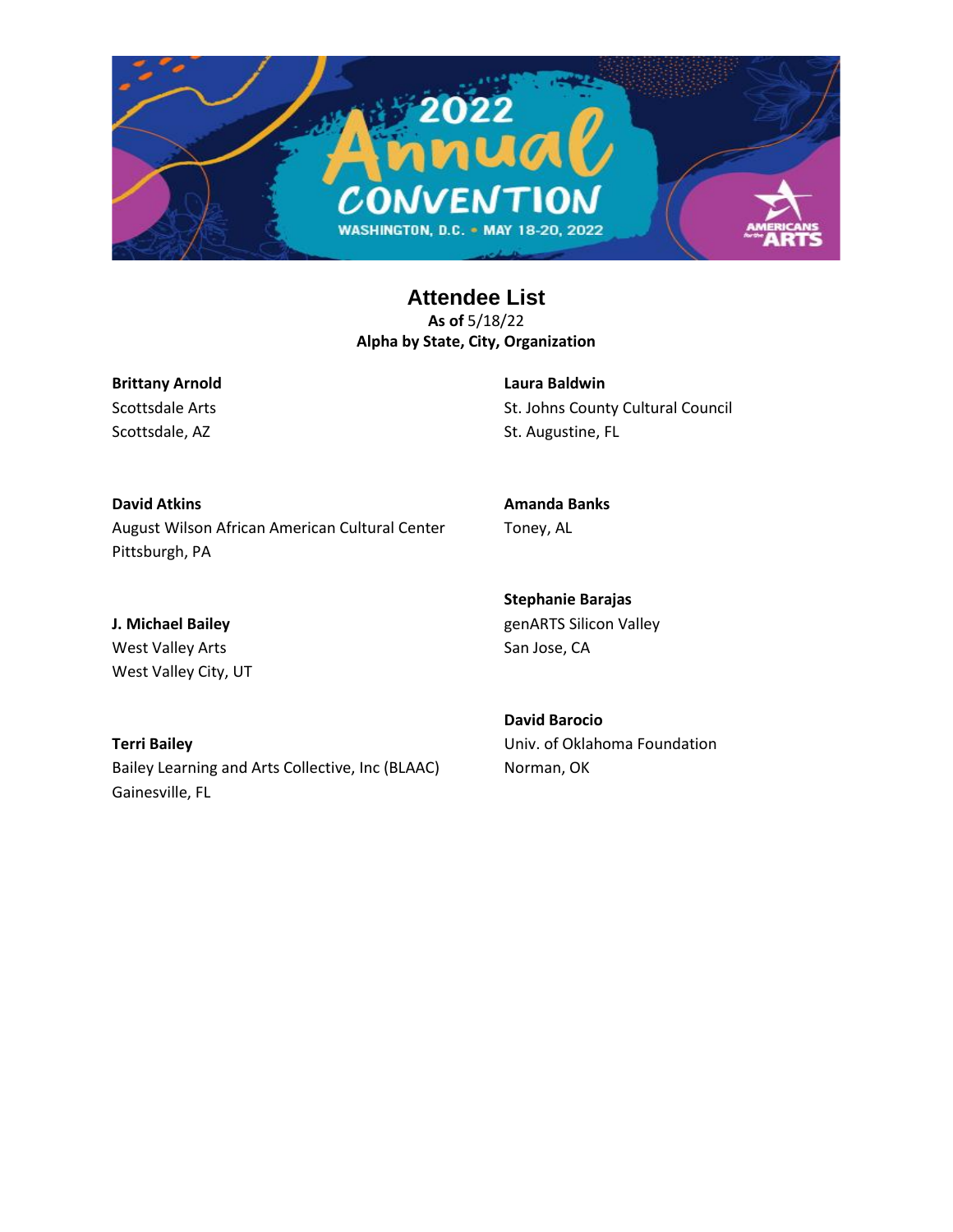

**Brydie-Leigh Bartleet** Creative Arts Research Institute, Griffith University Bardon, QLD

**Michelle Boone** The Poetry Foundation Chicago, IL

**Jason Bowcutt**

**Shastyn Blomquist** Bernalillo County Arts Program Albuquerque, NM

Utah Division of Arts & Museums Salt Lake City, UT

**Linda Bloom** City of Gaithersburg Cultural Arts Division Gaithersburg, MD

**Benjamin Brown** Alaska State Council on the Arts Juneau, AK

**Juwan Bogan** Crush Funk Washington, DC **Sherri Bryant-Moore** Prince George's Arts and Humanities Council College Park, MD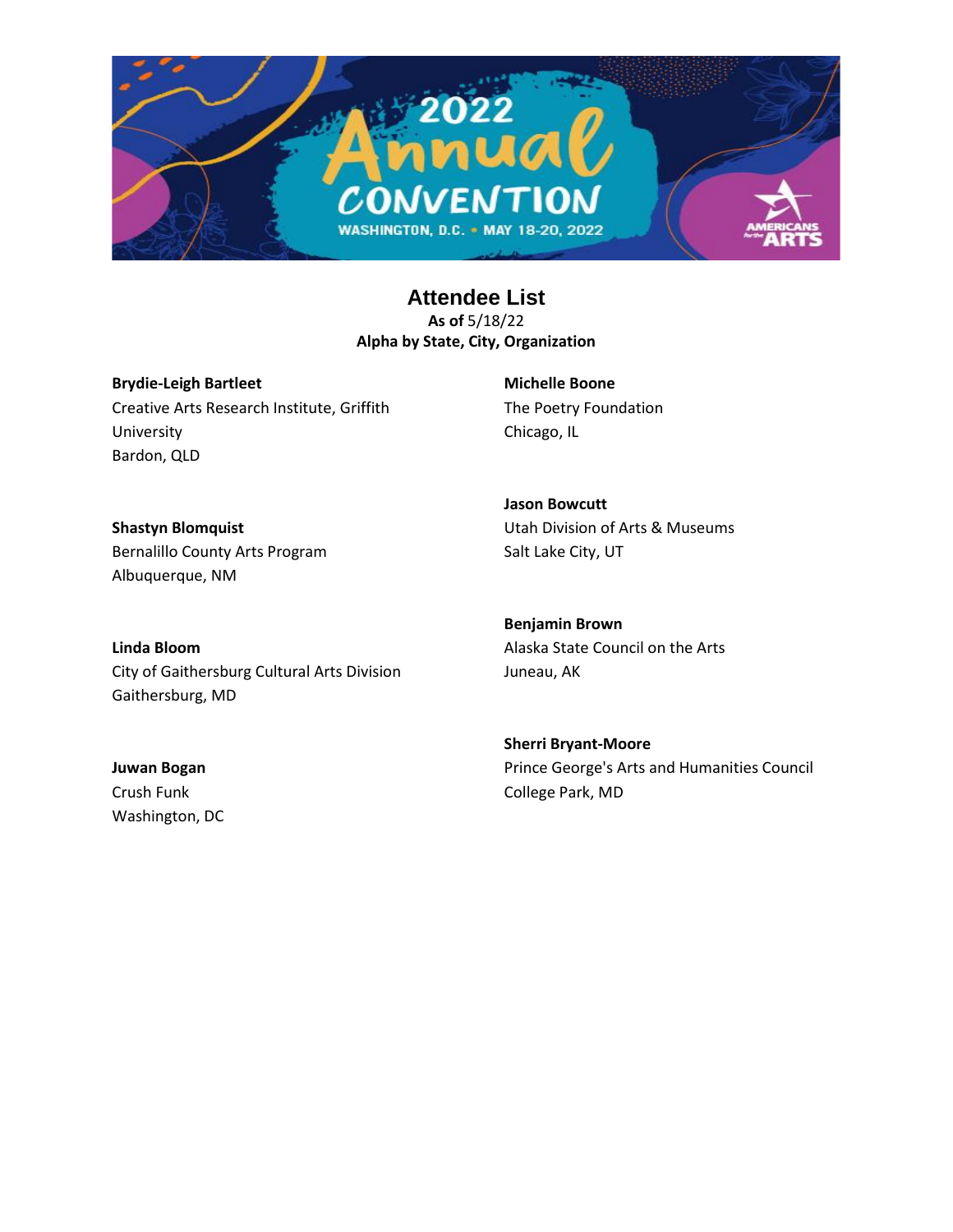

**Ivy Buena** Boston University Arts Initiative Boston, MA

**Cathryn Calhoun** August Wilson African American Cultural Center Pittsburgh, PA

**Kaitlin Bundy** Somerset County Cultural & Heritage Commission Somerville, NJ

Atlanta, GA **Alexandra Cantalupo**

Tessitura Network

**Tarsha Whitaker Calloway**

**Rob Burt** Windsor, CA

**Santo Buzzanca** Crush Funk Washington, DC **Jay Carnegie** Crush Funk Washington, DC

rogue collective Marshall, NC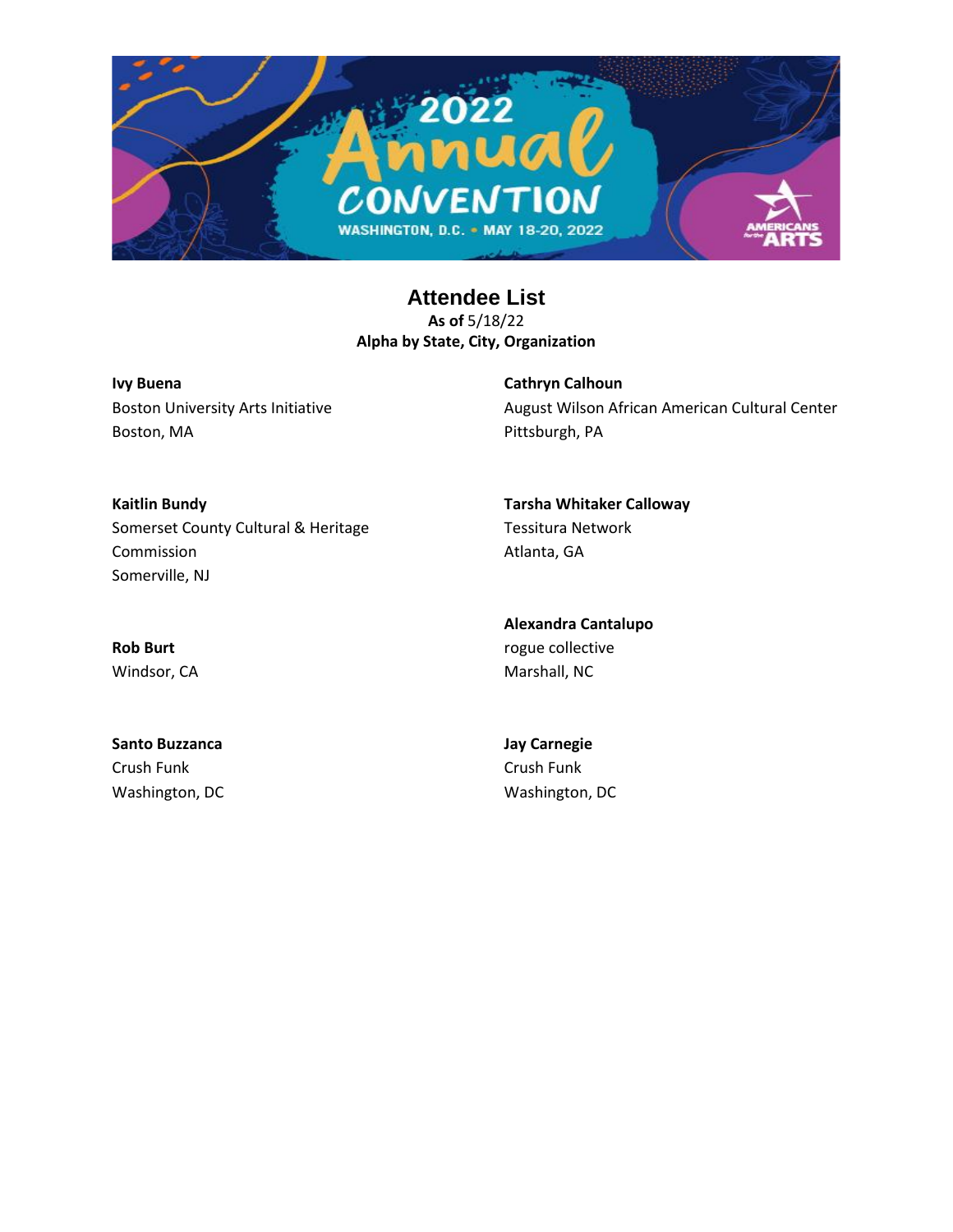

**Bernadette Carroll** Act One Phoenix, AZ

**Mary Chou** San Francisco Arts Commission San Francisco, CA

**Justin Chapman** Skanska New York, NY

**Michael Christensen** West Valley City Division of Arts & Culture West Valley City, UT

**Cezanne Charles** rootoftwo, LLC Ann Arbor, MI

**Denise Church** Pittsburgh, PA

**Michael Che** City of West Hollywood Arts Division West Hollywood, CA

**Jade Cintrón Báez** ¡Looking Bilingüe! Lancaster, PA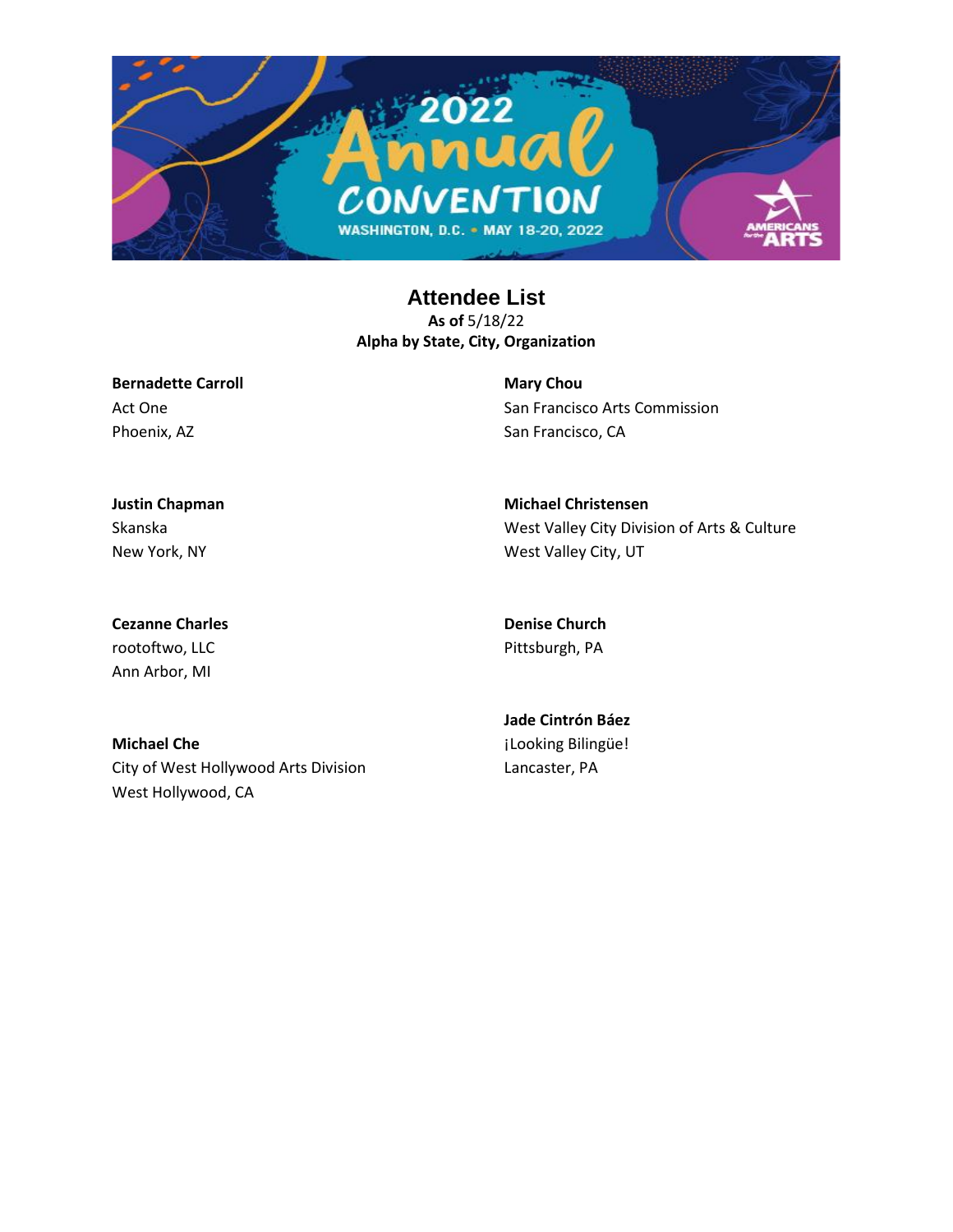

**Douglas Clayton** Arts Consulting Group, Inc. Los Angeles, CA

**Kelli Crump** College of Fellows of the American Theatre HOLLY, MI

**William Cochran** Studio William Cochran Frederick, MD

**Michelle Cruz** Trinity Repertory Company Providence, RI

**John C. Copeland** Greater Miami Convention & Visitors Bureau Miami, FL

**Frank Cullen** U.S. Chamber of Commerce Washington, DC

**Sharon Cornell** Clark County Parks & Recreation Public Art Office Las Vegas, NV

**Allison Cummings** San Francisco Arts Commission San Francisco, CA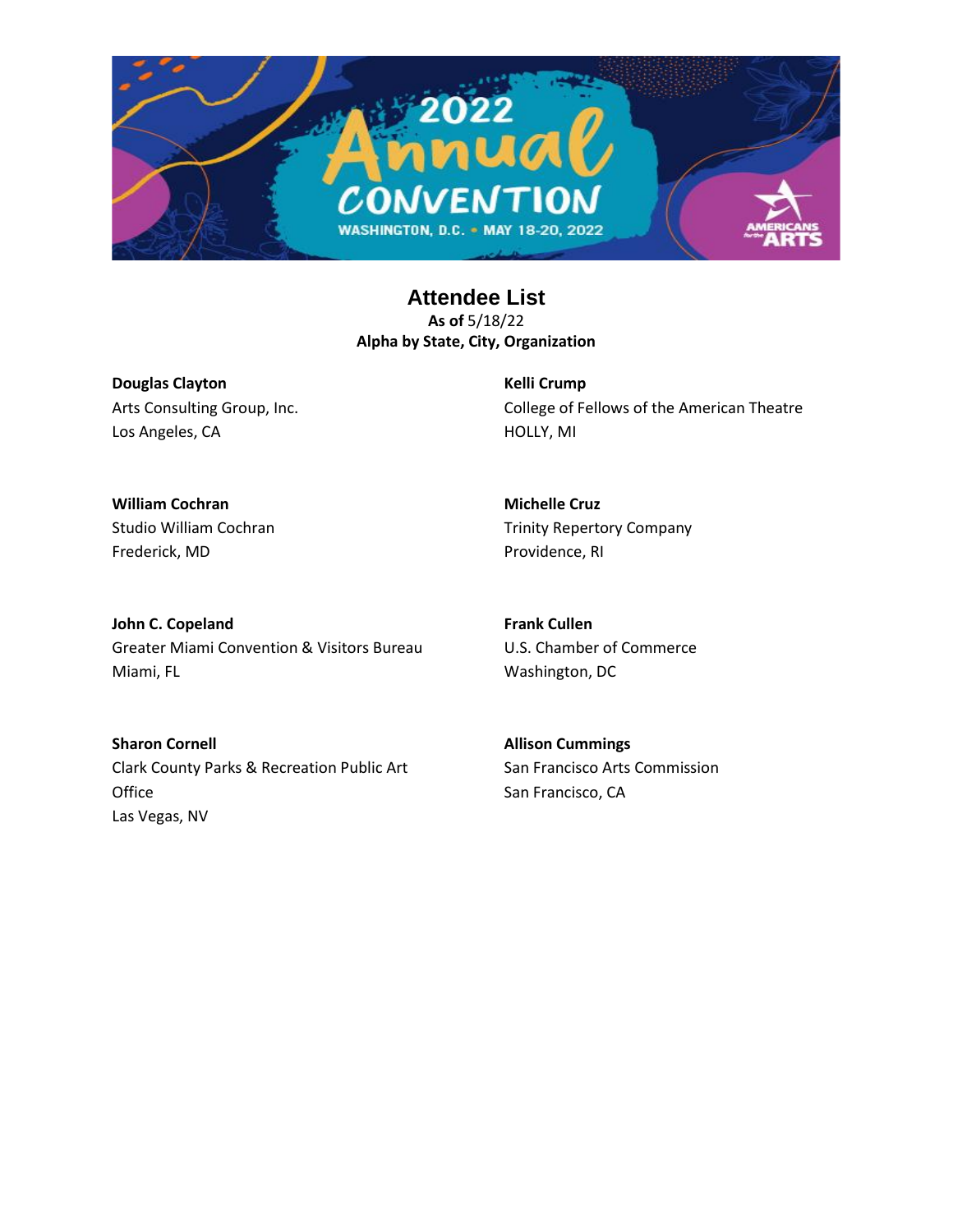

**Necole Curry** Creative Corner Productions Fort. Worth, TX

**Allyson Damante** American Art Therapy Association Alexandria, VA

**Christopher Cutler** Americans For The Arts Somerville, NJ

**Deirdre Darden** DC Commission on the Arts and Humanities Washington, DC

**Rhonda Dallas** Prince George's Arts and Humanities Council Largo, MD

**Shannon Daut** City of Santa Monica Cultural Affairs Santa Monica, CA

**Helen Daltoso** Regional Arts and Culture Council Portland, OR

**John Davis** Lanesboro, MN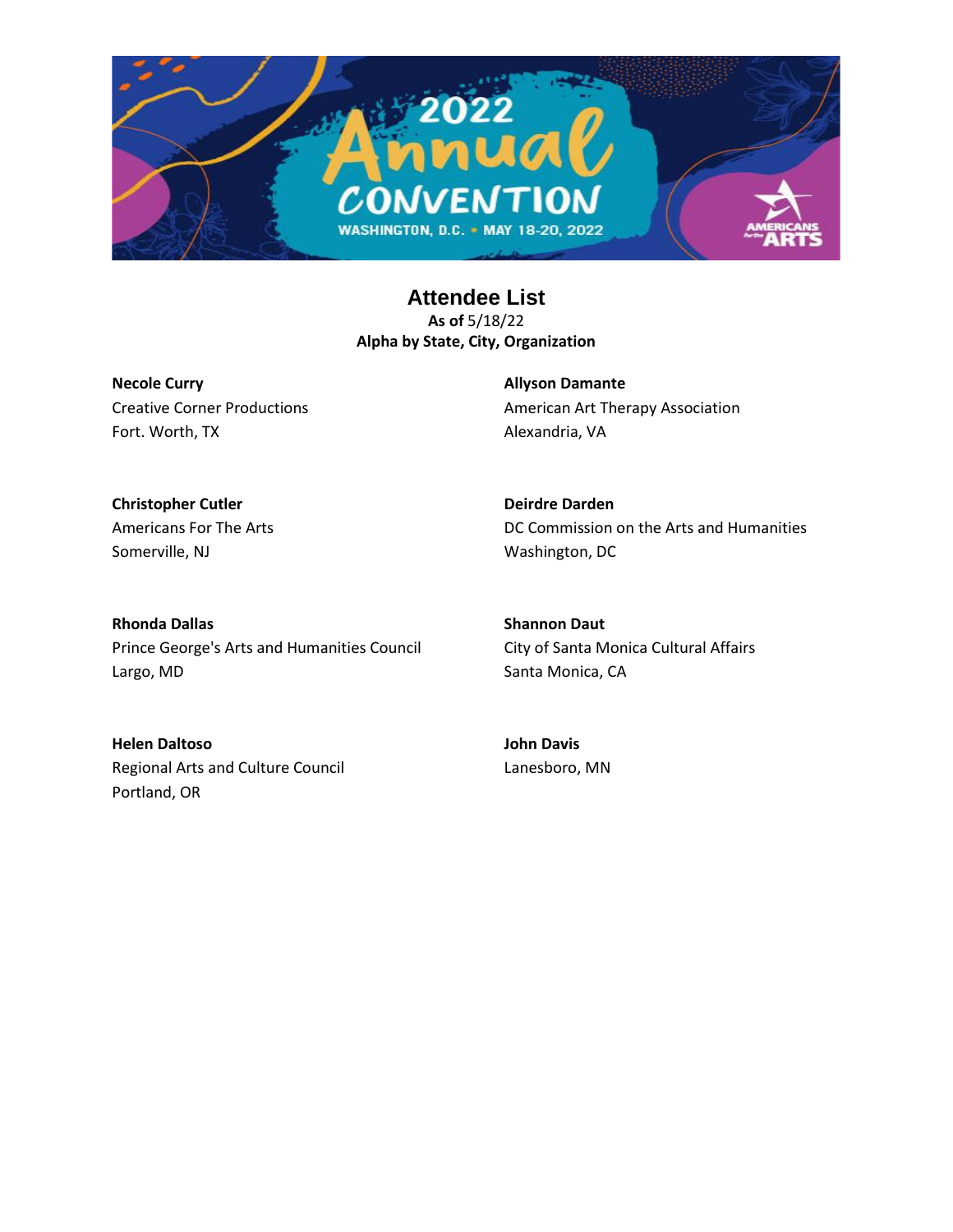

**Phil Davis** Maryland-National Capital Park & Planning Commission Greenbelt, MD

**Sheffia Dooley** Center for Arts - Inspired Learning Cleveland, OH

**Megan Deffner** Denver Arts and Venues Denver, CO

**Benjamen Douglas** The University of Arizona Tucson, AZ

**Edie Demas** Tom O'Connor Consulting Group New York, NY

**Sarah Dresser** City of Columbia, Office of Cultural Affairs Columbia, MO

**Tamsin Dillon** Socrates Sculpture Park New York, NY

**Michelle DuBray** Pinto Horse Woman Consulting Mobridge, SD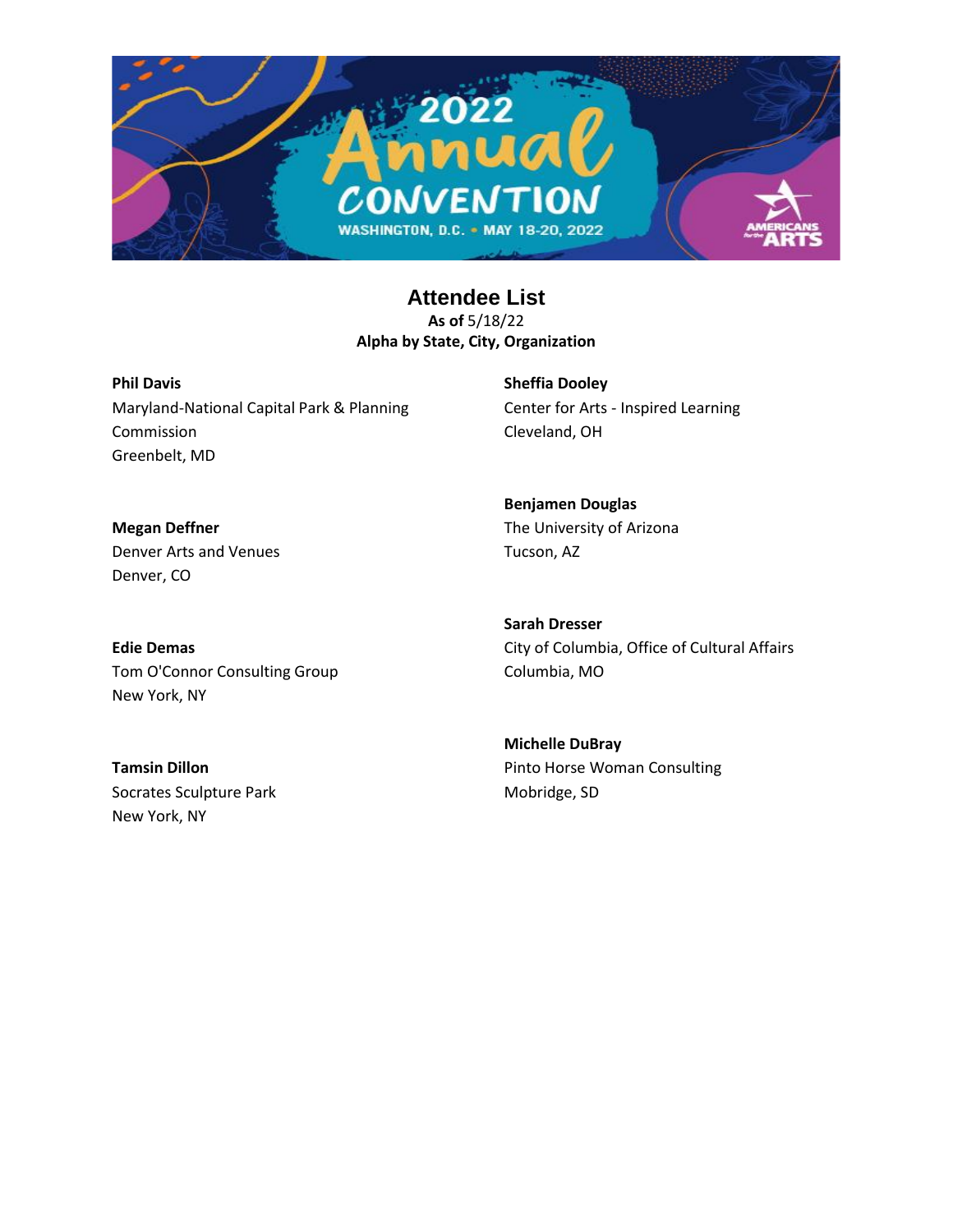

**Amanda Dyer** Creative Waco Waco, TX

**Carson Elrod** Be An #ArtsHero Brooklyn, NY

**Cecily Engelhart** Hope Nation New Haven, MO

**Meghan Eastin** City of Riverside Riverside, CA

**Deirdre Ehlen** Arlington County Cultural Affairs Arlington, VA

**Pamela Etters** Citizens for the Arts in Pennsylvania Altoona, PA

**Kyna Elliott** Atlanta, Georgia, GA

**Raquel Farrell-Kirk** American Art Therapy Association Jacksonville, FL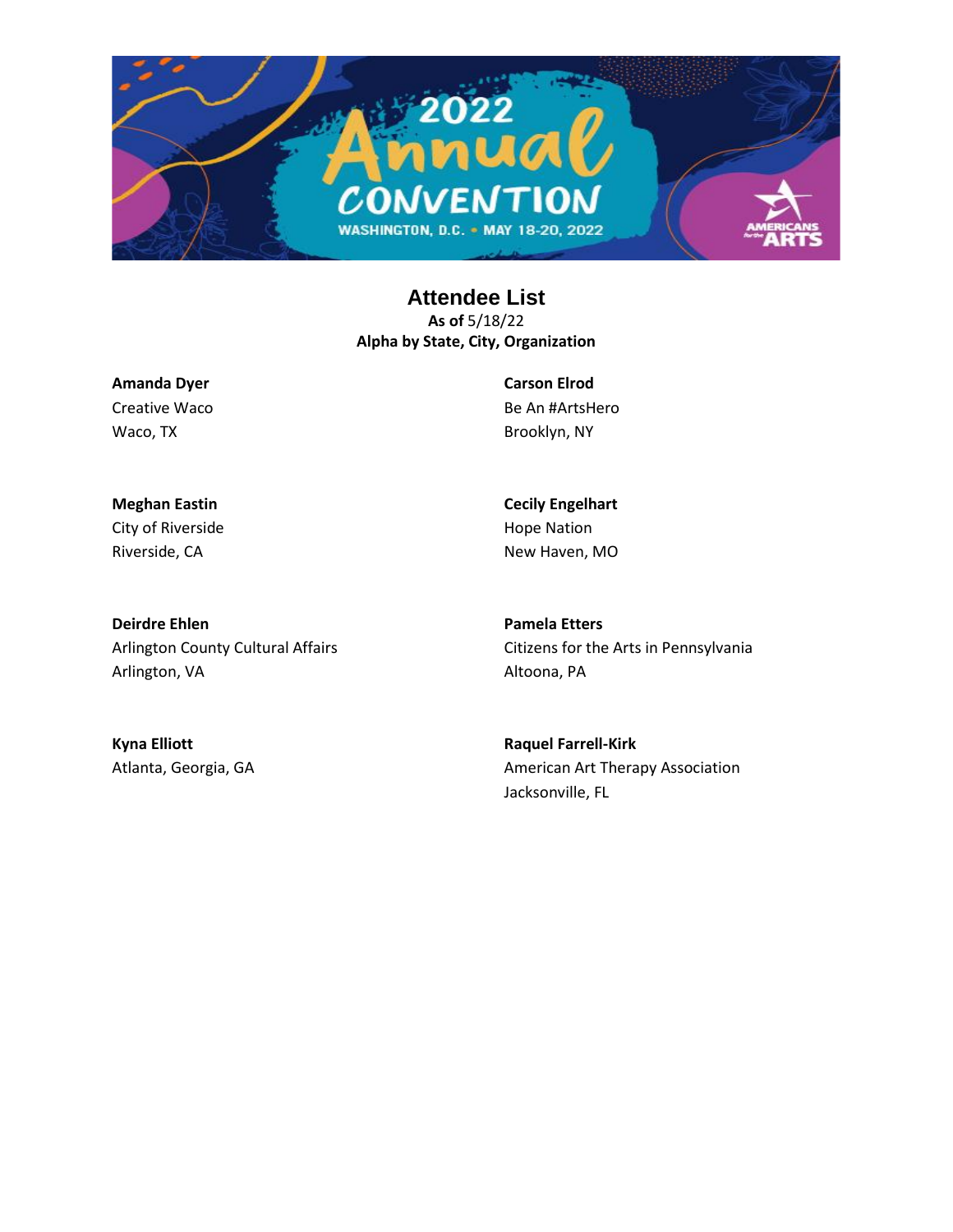

**Sarah Ficca** Arts Council of Greater New Haven New Haven, CT

**Marc Folk** Arts Commission of Greater Toledo Toledo, OH

**Andy Fife** Arts Consulting Group Seattle, WA

**Shelby Finkelstein** CultureWorks Richmond, VA

**M.B. Finnerty** Phoenix, AZ

**Cynthia Forster** Bergen County Division of Cultural and Historic Affairs Hackensack, NJ

**Chelvanaya Gabriel** Creative Resilience Holyoke, MA

**Tanya Galin** Scottsdale Public Art Scottsdale, AZ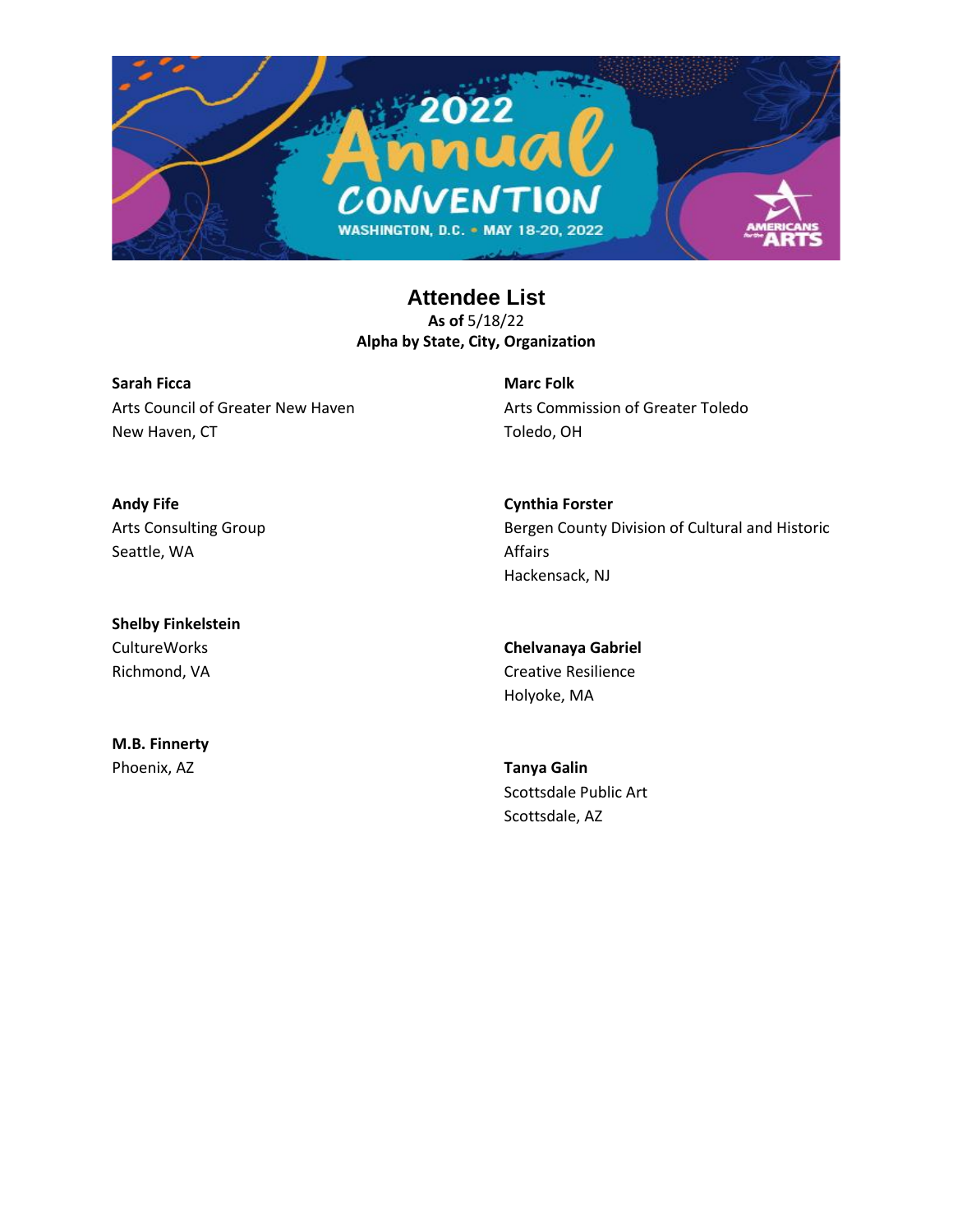

**Michelle Gallagher Roberts** New Mexico Arts Santa Fe, NM

**Julie Garreau** Cheyenne River Youth Project Eagle Butte, SD

City of Sacramento-Office of Arts and Culture

**Tatiana Gant** Montana Arts Council Helena, MT

**Debra Garcia y Griego** New Mexico Arts Santa Fe, NM

**Amalia Giebitz** Spark New Mexico Albuquerque, NM

**Donald Gensler**

Sacramento, CA

**Ray Gargano** ArtsWave Cincinnati, OH **Sarah Glaser** Old Dominion University Norfolk, VA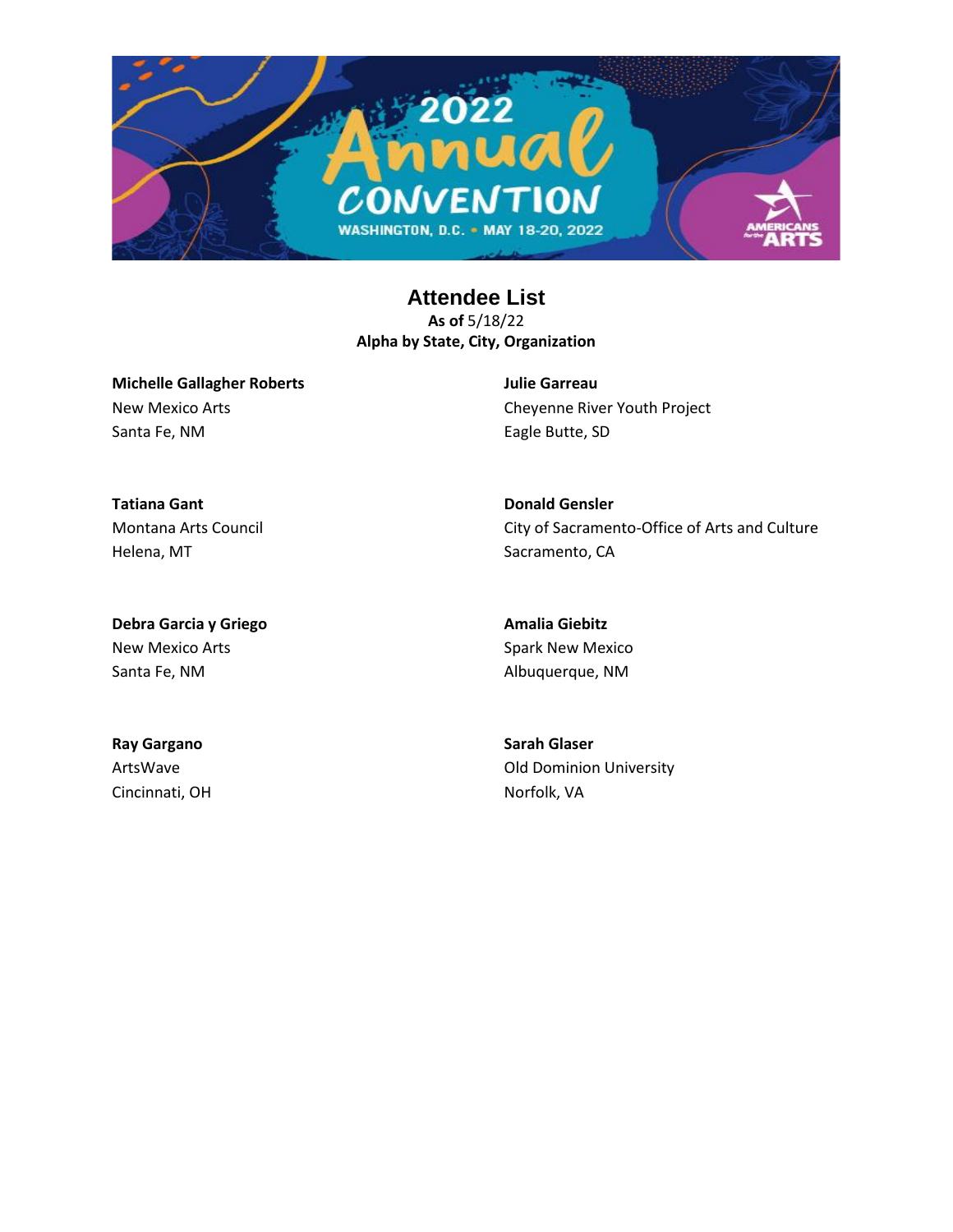

**Lori Goldstein** Western States Arts Federation Denver, CO

**Donna Goyak** Chatham Baroque Inc. Pittsburgh, PA

**Alexander Golob** Golob Art LLC Wellesley, MA

**Monica Grable** Montana Arts Council Helena, MT

**Juan Carlos Gonzalez** Urban Arts Collaborative Salinas, CA

**Cindy Graham** Odessa Council for the Arts and Humanities Odessa, TX

**Sarah Gordon** DC Commission on the Arts and Humanities Washington, DC

**Floyd Green** Hartford, CT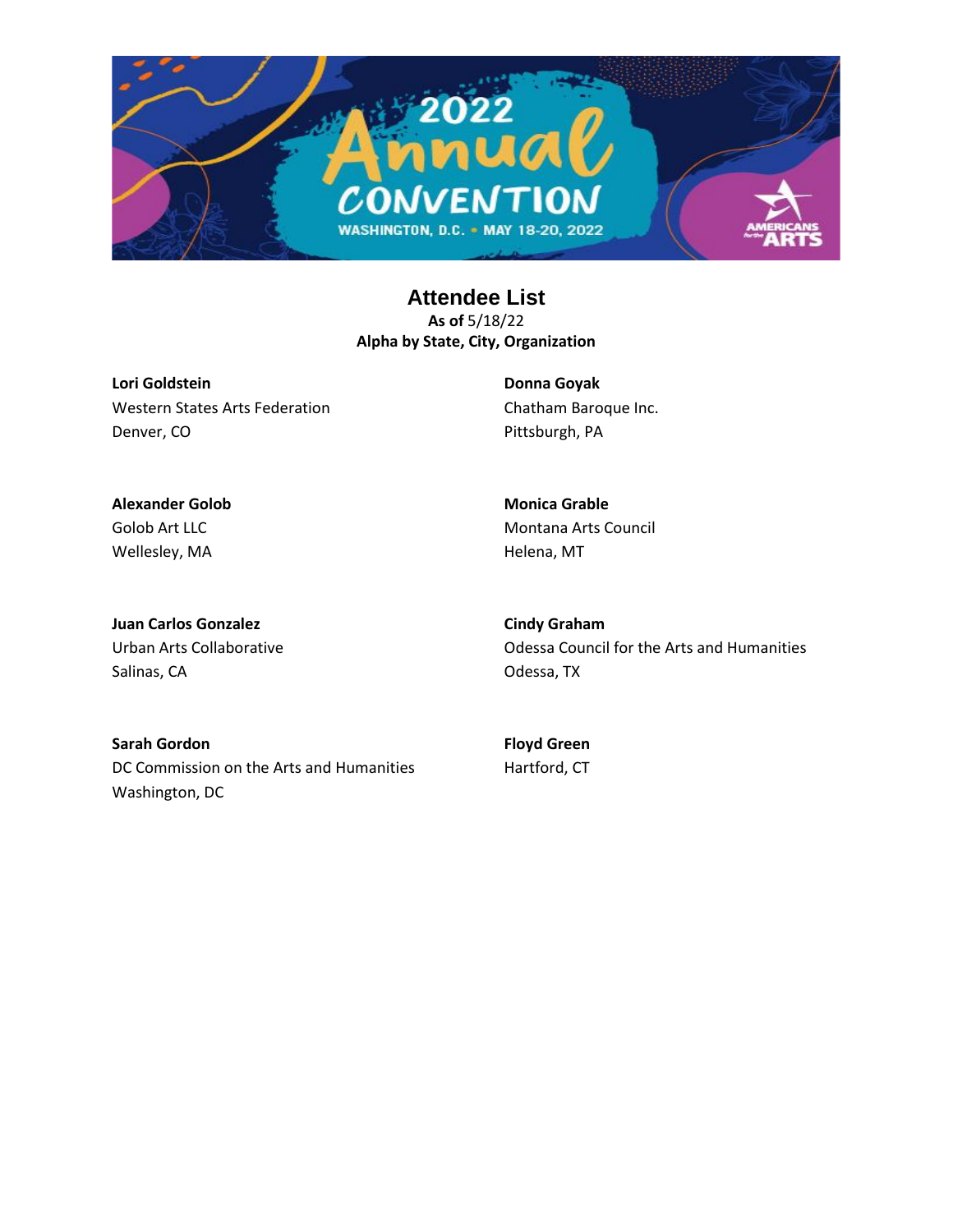

**Jenna Green** WV Department of Arts, Culture and History Charleston, WV

**Stephanie Gutierrez** Hope Nation New Haven, MO

**Janice Haggerty**

**Alisha Gridley** The City of Wichita Division of Arts & Cultural Services Wichita, KS

**Sarah Grillo** Amador County Arts Council Volcano, CA

Bedminster, NJ **Rowen Haigh**

Merrill G. & Emita E. Hastings Foundation

National Womens Theatre Festival Danville, KY

**Jonathan Grimes** Arts Council of Greater Baton Rouge Baton Rouge, LA

**Lauren Hainley** Houston Arts Alliance Houston, TX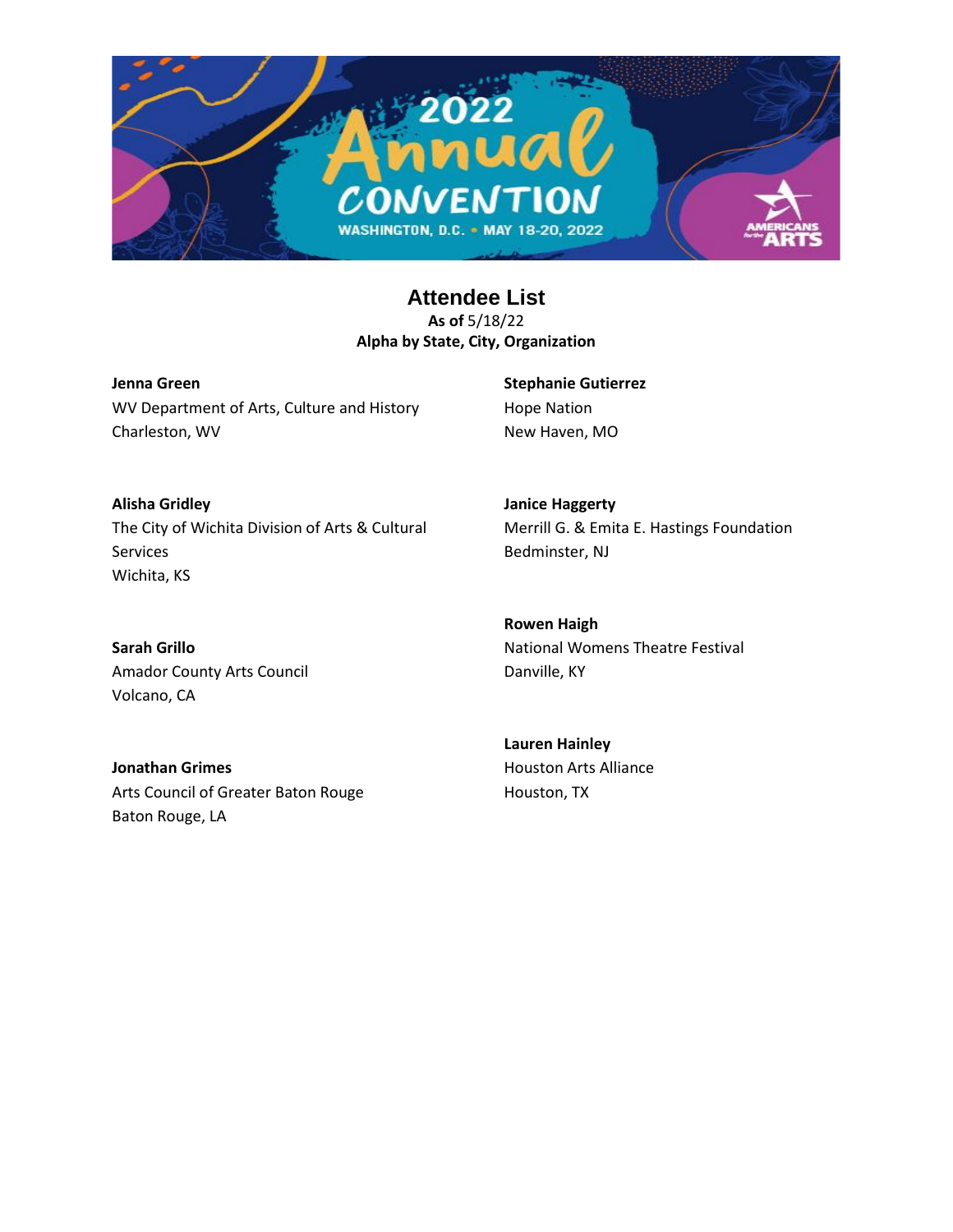

**Sidney Hale** August Wilson African American Cultural Center Pittsburgh, PA

**Mara Hanel** Northwest Minnesota Arts Council Warren, MN

**Vincent Hall II** ArtPride New Jersey Burlington, NJ

**Cammie Harris** Film Festivals & Organizations Reading, PA

**Randy Ham** Odessa Council for the Arts and Humanities Odessa, TX

**Elana Harris** Boston University Arts Initiative Boston, MA

**Holly Hampton** Los Angeles County Metropolitan Transportation Authority Los Angeles, CA

**Shani Harris-Bagwell** Bagwell Consulting Portland, OR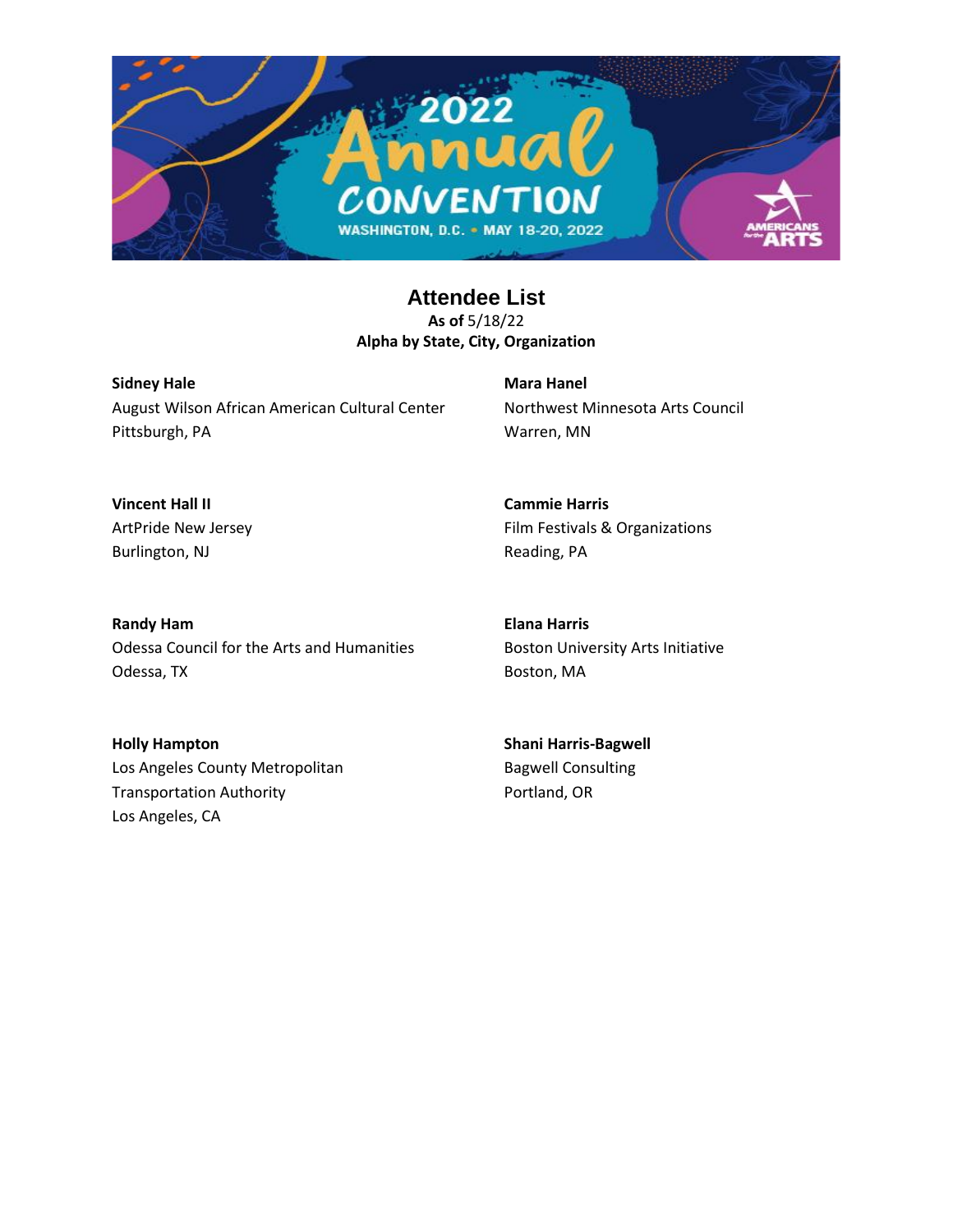

**Ann Haubrich** Regional Arts Commission of St. Louis St. Louis, MO

**Olivia Hill** Wausau Conservatory of Music Wausau, WI

**Chantal Healey** Chicago Public Art Group Chicago, IL

**Sharon Hoffmann** Music of Tom Hoffmann - West Coast Jazz Mariposa, CA

**Linnea Hegarty** DC Public Library Washington, DC

**Ha'Ani Hogan** Downtown Arts District of Orlando Orlando, FL

**Jay Hewlin** The Hewlin Group Washington, DC

**Morgan Holland** Springfield Central Cultural District Springfield, MA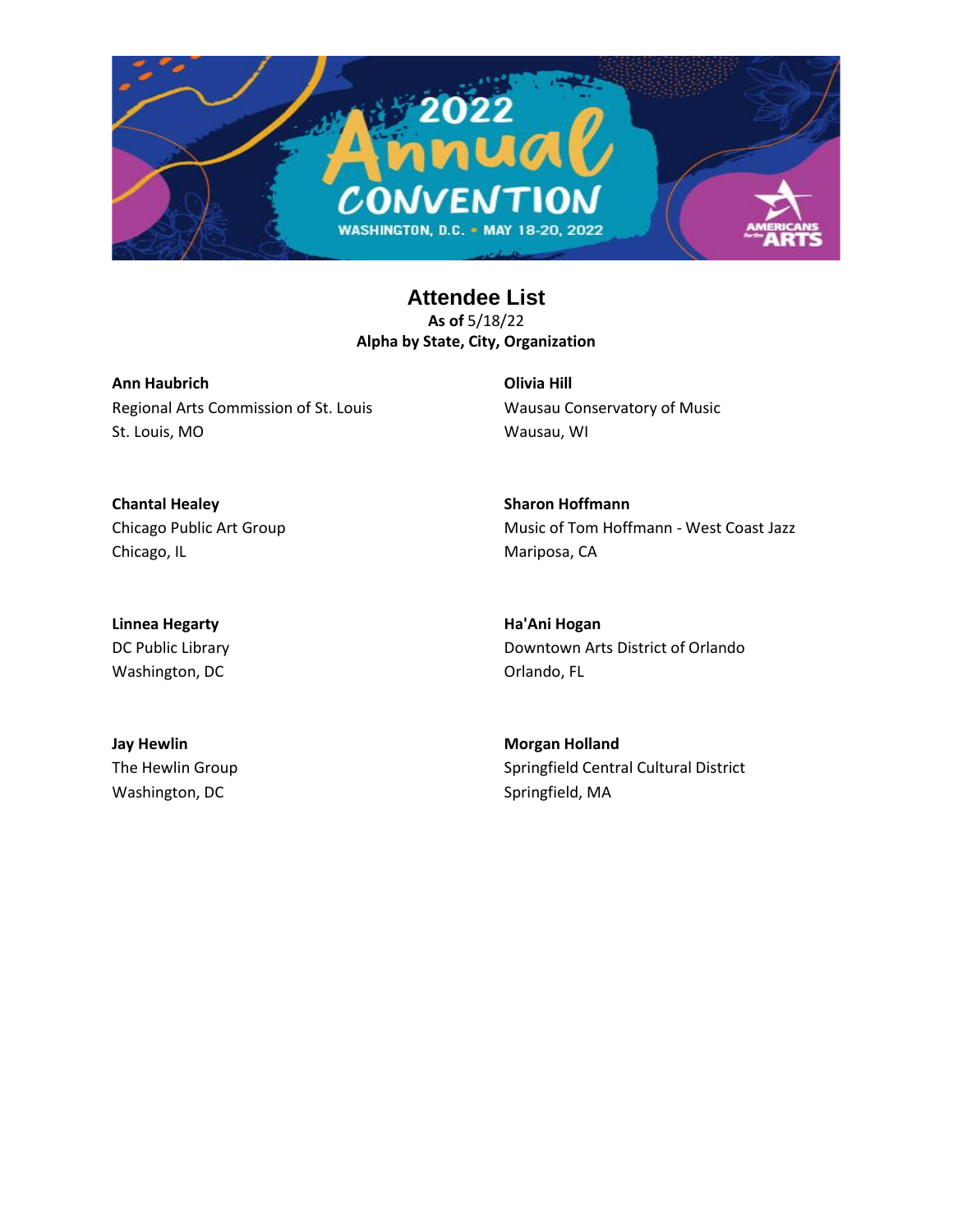

**Natalie Holly-Purviance** Actor's Express Atlanta, GA

**Umbereen Inayet** City of Toronto Toronto, ON

**Alex Irrera**

Austin, TX

**Mac Howison** The Heinz Endowments Pittsburgh, PA

**Margaret Hunt** Colorado Creative Industries Denver, CO

**Sherry Jackman**

City of Austin Cultural Arts Division

Decatur Tourism Bureau Decatur, GA

**Megan Ihnen** Live Music Project Seattle, WA

**Leonard Jacobs** Jamaica Center for Arts & Learning Jamaica, NY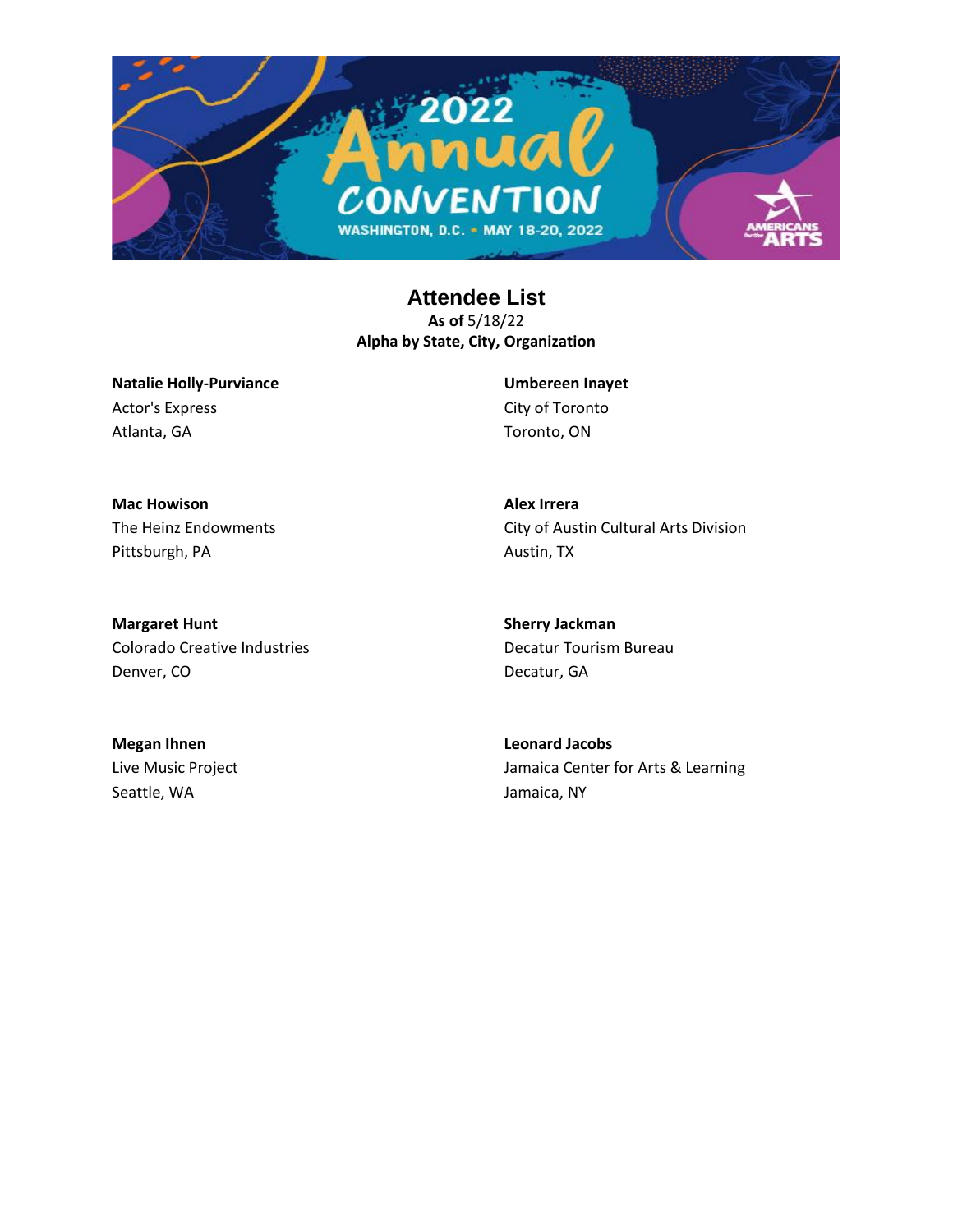

**Susannah Johannsen** Louisiana Division of the Arts Baton Rouge, LA

**Tonya Johnson** August Wilson African American Cultural Center Pittsburgh, PA

**Calder Johnson** North Coast Repertory Theatre Eureka, CA

**Calida Jones** Hartford, CT

**Margaret Johnson** UAP Rock Tavern, NY

**Astrid Kaemmerling** The Educational Foundation of America Bethesda, MD

**Terrell Johnson** DC Commission on the Arts and Humanities Washington, DC

**Shannon Kelly** Wolf Trap Foundation for the Performing Arts Vienna, VA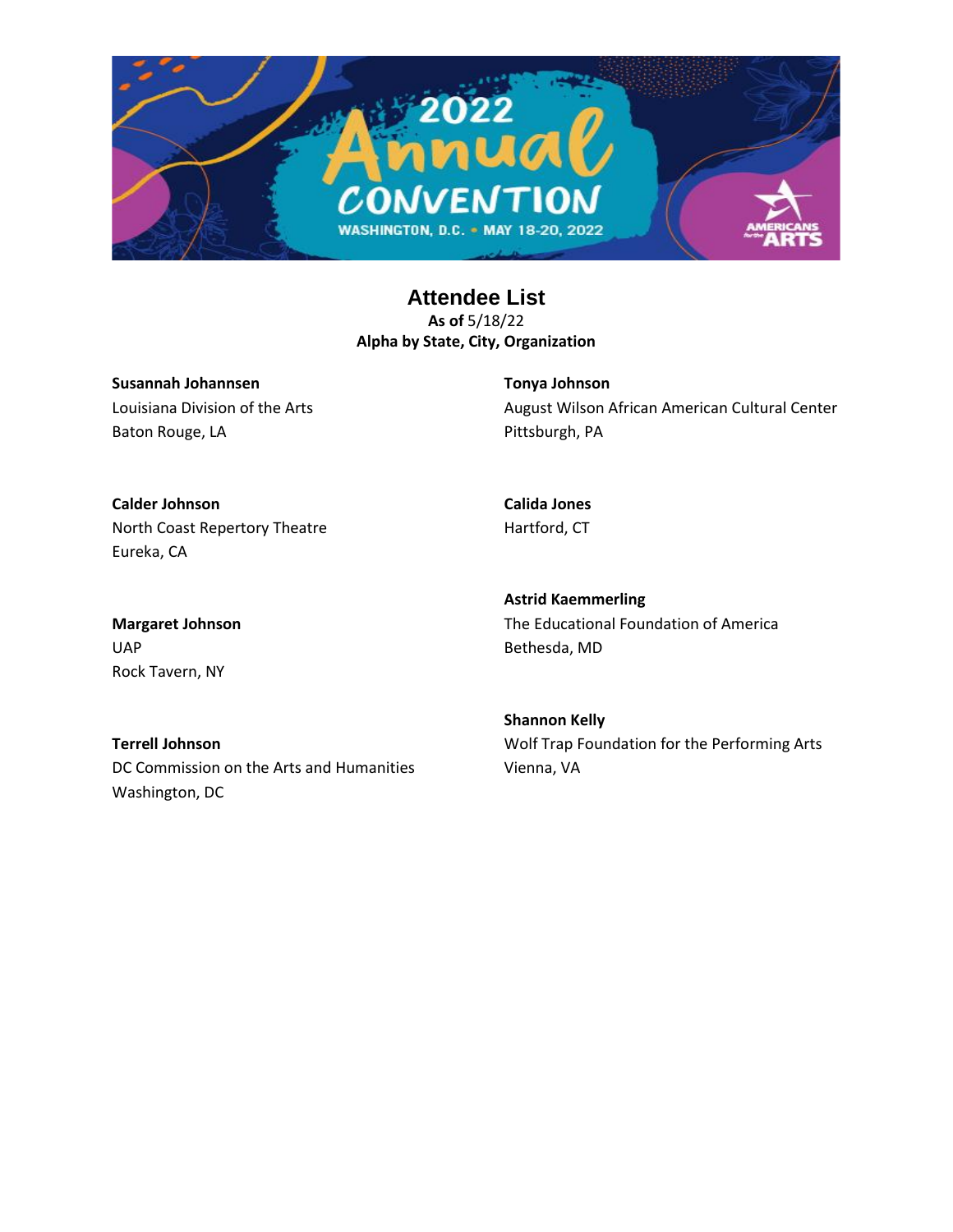

**Kerry Kennedy** DC Commission on the Arts and Humanities Washington, DC

**Antoinette Kula** Playhouse Square Independence, OH

**Jewel Kichak** Town of Cary Cultural Arts Division Cary, NC

**Vicki Landon** Central Florida Community Arts Orlando, FL

**Marda Kirn** EcoArts Connections Boulder, CO

**Anna Klimala** Miami Music Project Miami, FL

**Amy Lawrence** Palm Desert, CA

**Eboni Lewis** Arts & Science Council of Charlotte/Mecklenburg Charlotte, NC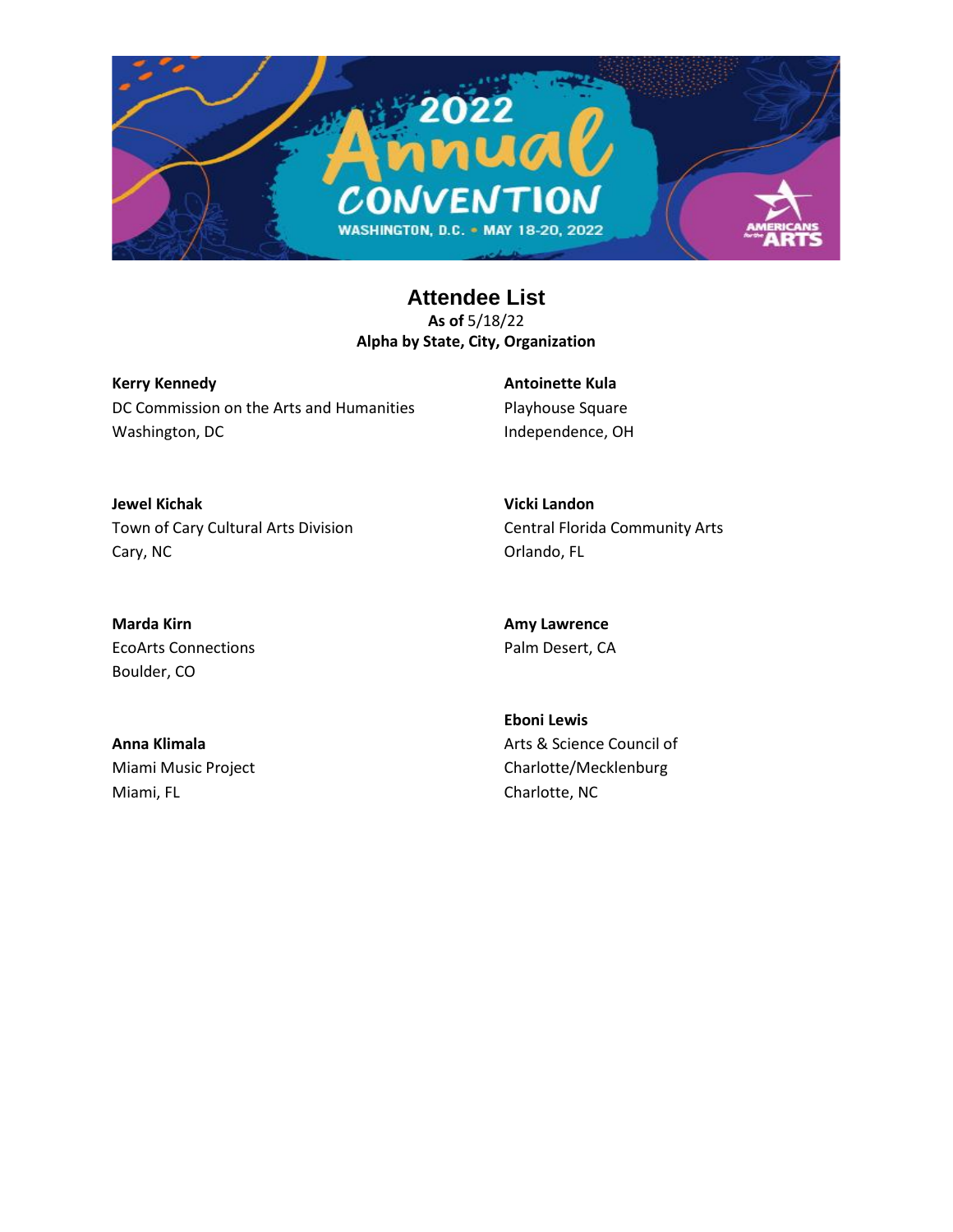

**Kathleen Light** Ketchikan Area Arts and Humanities Council, Inc. Ketchikan, AK

**Hyla London** George Mason University Center for the Arts Fairfax, VA

**Erin Loughran** ArtsConnection Jackson Heights, NY

**Mary Luehrsen** National Association of Music Merchants Rye, NY

**Gavin Lodge** 4A Arts American Alliance of Artists and Audiences Lyme, CT

**Claudie Mabry** Kaufman Music Center New York, NY

**Becky Lind** Hana Arts Hana, HI

**Zoë Lintzeris** Baltimore, MD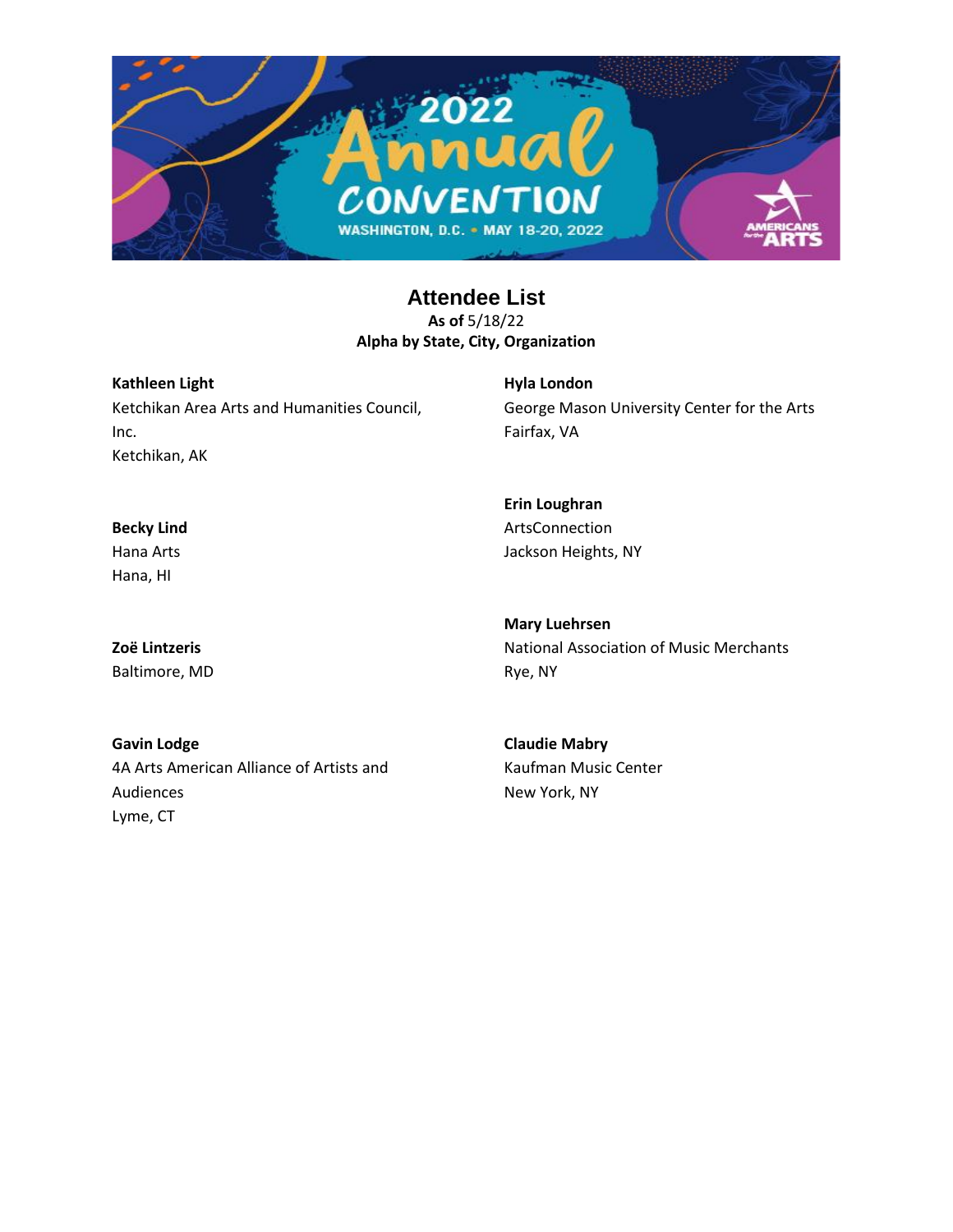

**Angie Macon** Decatur Arts Alliance Decatur, GA

**David Manuel** Fulton County Arts & Culture Atlanta, GA

**Brenda Macon** Durango Arts Center DURANGO, CO

**Rachel Malone** lafayette, CO

**Beth Maloney** Act One Phoenix, AZ

**Aaron Marfizo** Colorado Music Bridge Englewood, CO

**Maria Mathieson** Peabody Institute Of The Johns Hopkins University Baltimore, MD

**Mahesh Mathrubutham** City of West Des Moines Public Arts Advisory Commission West Des Moines, IA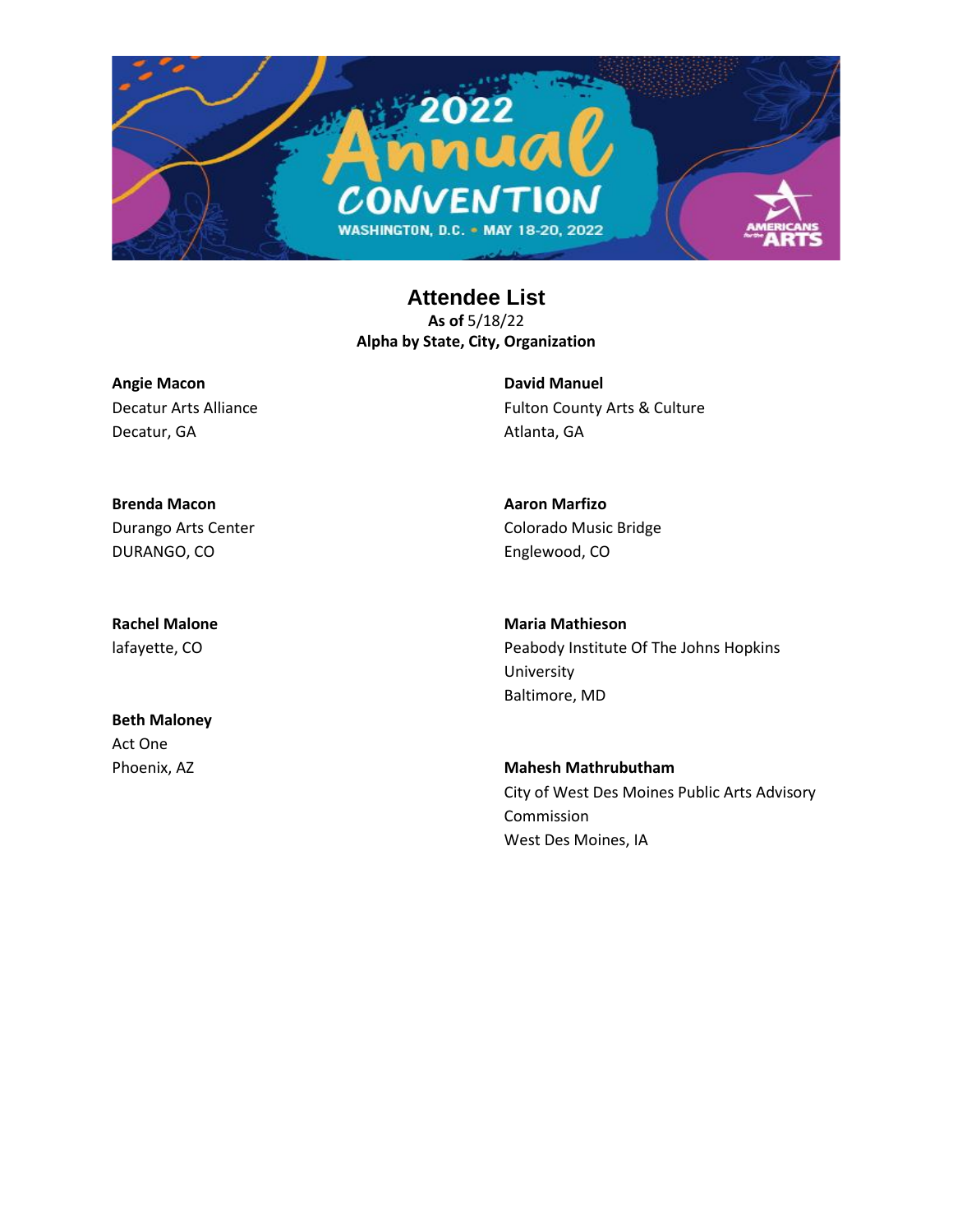

**Spring Maxfield** Santa Rosa Urban Arts Partnership Santa Rosa, CA

**Alexander Mckeveny** Raleigh, NC

**Danette McCarthy** McCarthy & Associates / Center for Creativity & Public Health St. Paul, MN

**Sheila McKoy** SDM ART Solution Services, LLC Lakewood Ranch, FL

**Dorothy McSweeny** Washington, DC

**Rochelle McCoy** University of Wyoming - Casper Casper, WY

Hilton Head Island, SC

**Jennifer McEwen** Office of Cultural Affairs, Town of Hilton Head Island

**Ampelio Mejia Perez** Arts Consortium

Visalia, CA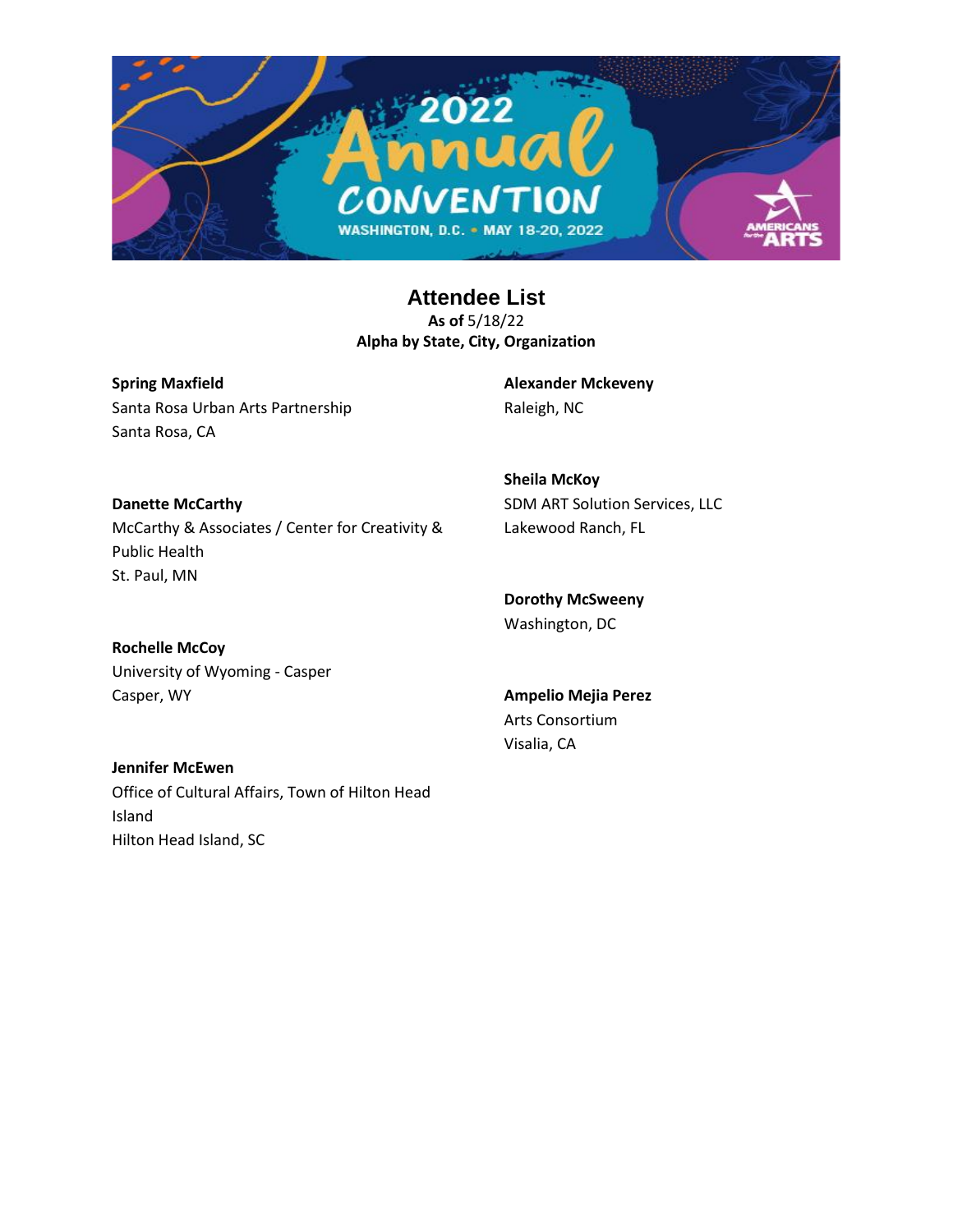

**Mylo Mendez** Creative Action Austin, TX

**Monica Miller** D.C. Public Library Washington, DC

**Ruth Mercado-Zizzo** EdVestors Boston, MA

**Diane Milowicki** Monroeville, PA

**Maureen Minnick**

Phoenix, AZ

**Dennis Milam** Borderless Studio Chicago, IL

> **Karem Montemayor** Irving Department of Arts and Culture Dallas, TX

> Paradise Valley Unified School District

**James (Turbado) Miller (Marabou)**

Deeproots Arts & Culture Creative Services LLC GAINESVILLE, FL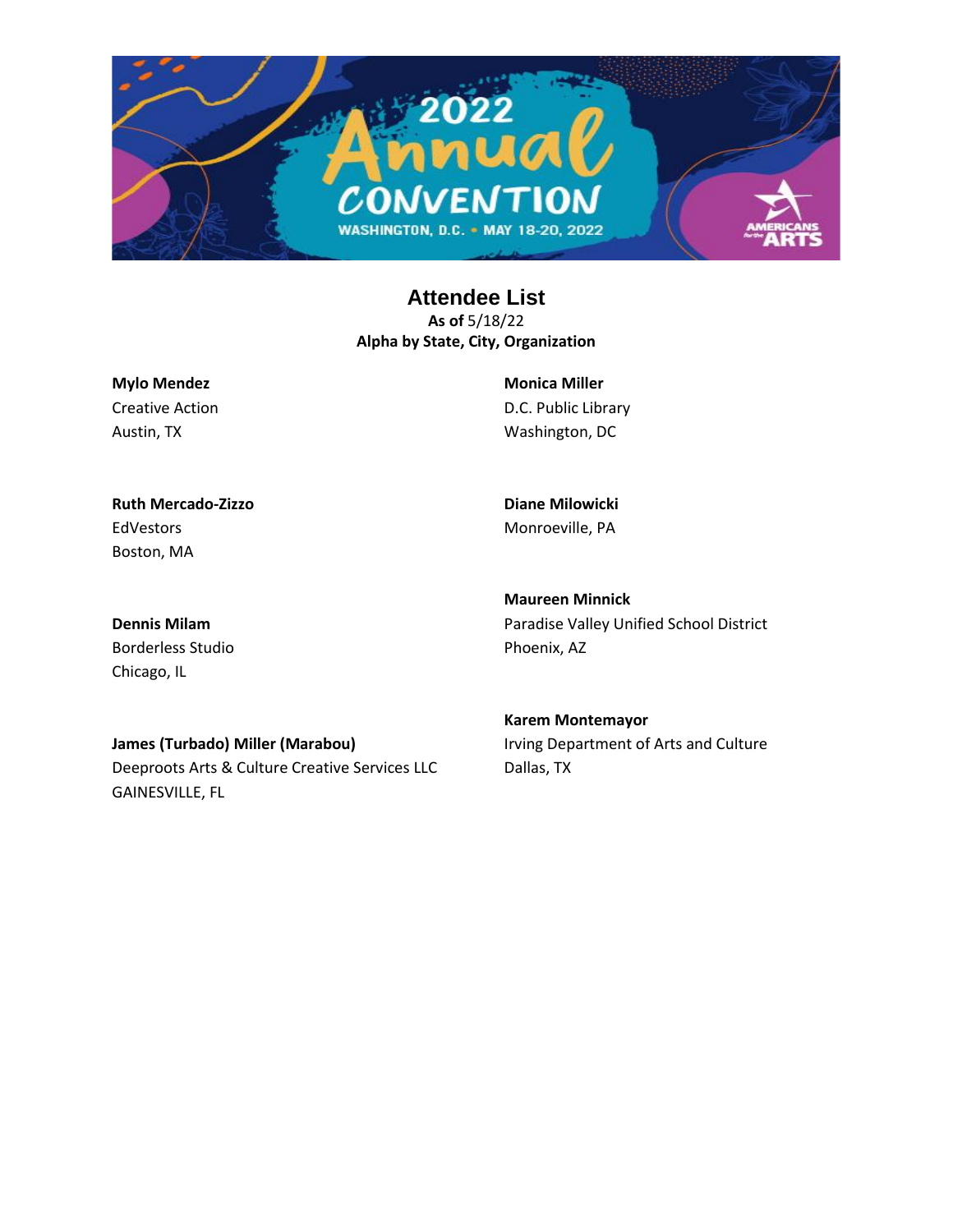

## **Monica Montgomery** North Brentwood, MD

**Francile Mullen** The Picture House Regional Film Center Pelham, NY

Salt Lake County Zoo, Arts and Parks Program

**Reverend Moose** Marauder New York, NY

### **Bill Moss**

Peoria Arts Peoria, AZ

## **Emily Mottola**

Decatur Arts Alliance Decatur, GA

**Julie Muraco**

Praeditis Group LLC New York, NY

**Cami Munk**

Salt Lake City, UT

**Robin Murray** The Center for Creativity & Public Health RIVER FALLS, WI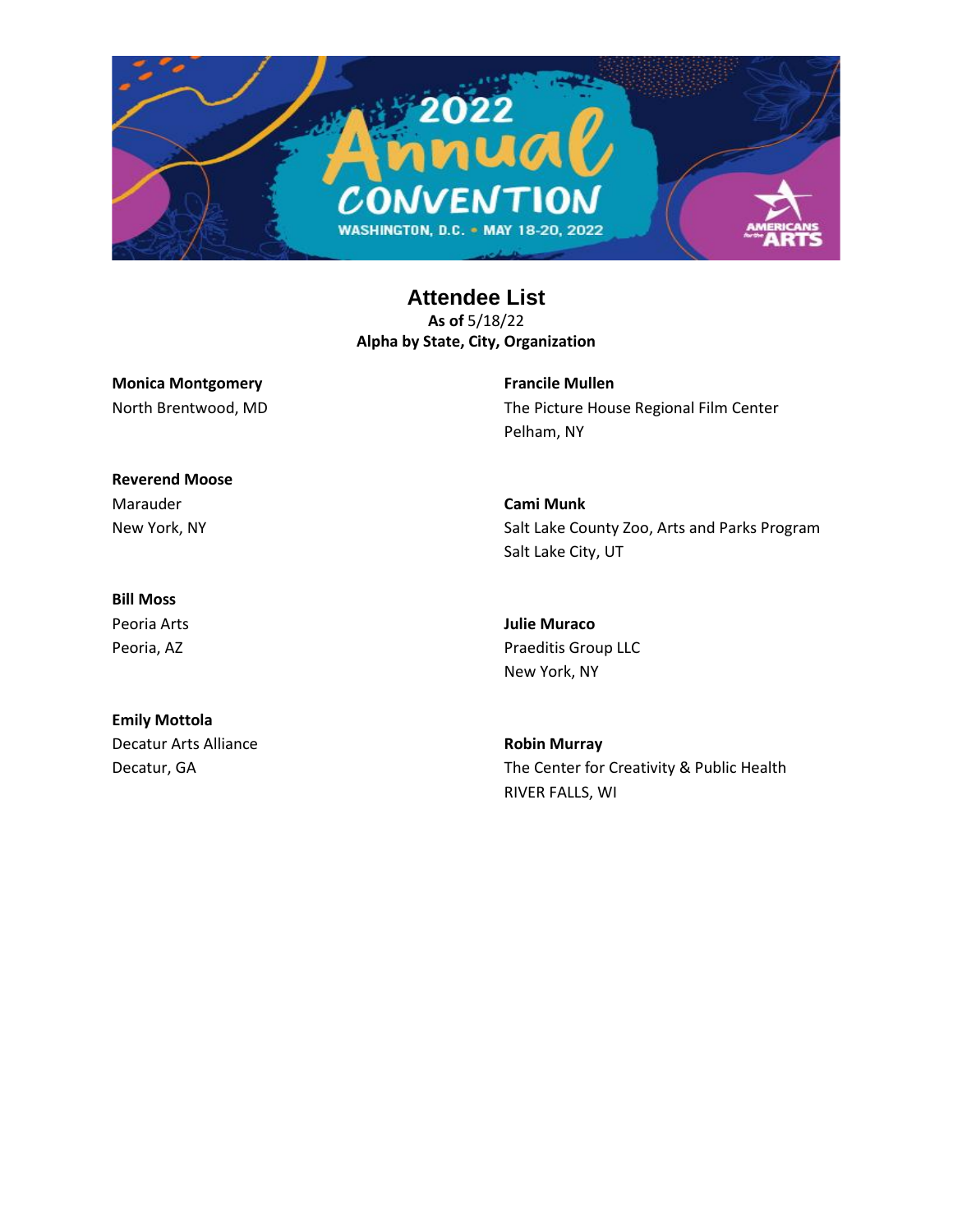

**marjan naderi** Lorton, VA

**Denese Neu** Washington, DC

**Janet Newcomb**

Corning, NY

Emergency Response

**Jilian Nakomthap** Chandler Center for the Arts Chandler, AZ

**Philip Nelson** Eisemann Center Richardson, TX

**Quynh-Mai Nguyen** Art Builds Community San Jose, CA

**Sherry Nelson** Davidson College Davidson, NC

**Dayvon Nichols** The Greater Columbus Arts Council Columbus, OH

National Coalition for Arts Preparedness &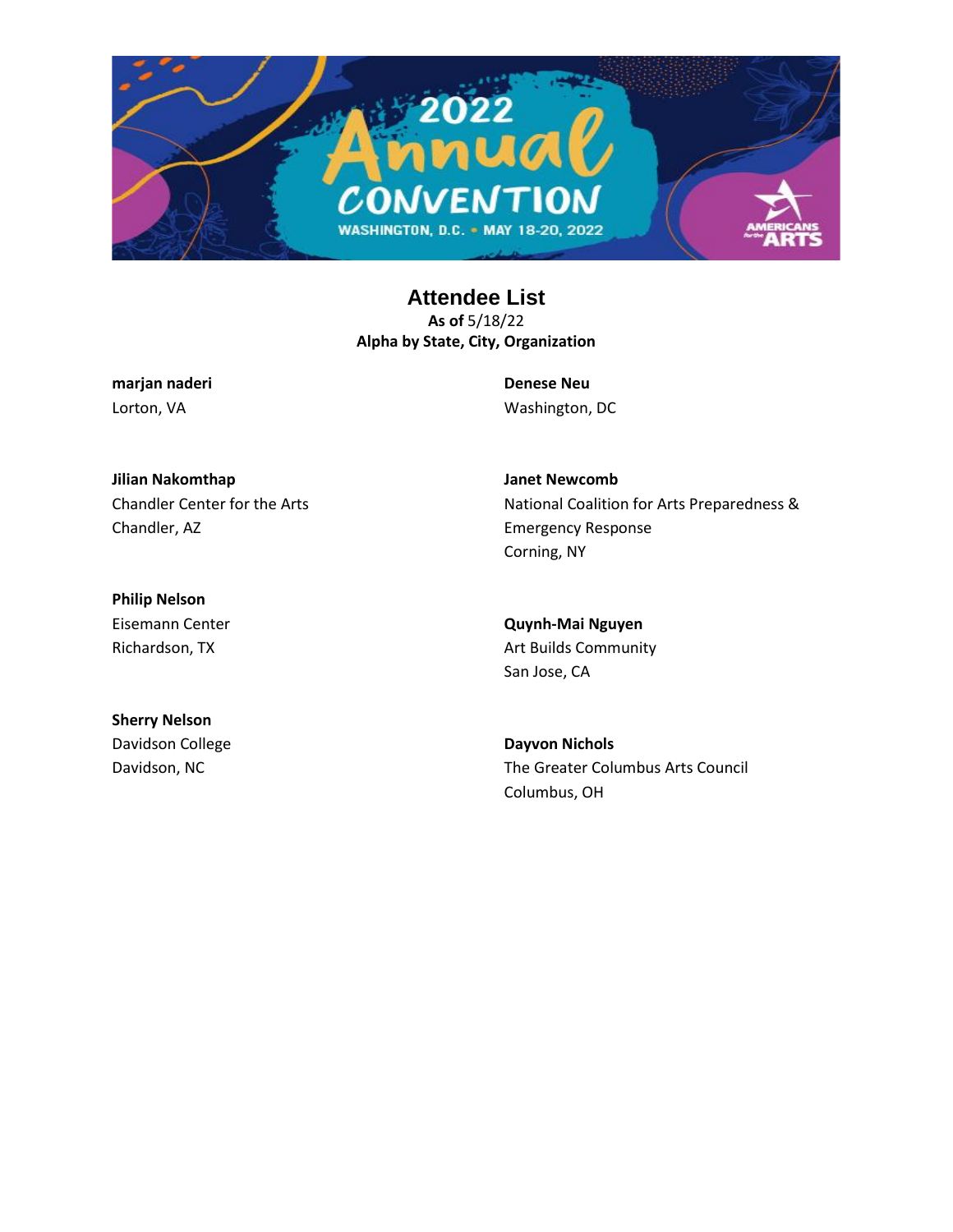

**Samantha Nick** Roxbury Arts Group Roxbury, NY

**Krissi Oden** City of Bedford Bedford, TX

**Andrea Noble** Alaska State Council on the Arts Juneau, AK

**Meghan O'Keefe** Amador County Arts Council Jackson, CA

**Cydney Nunn** August Wilson African American Cultural Center Pittsburgh, PA

**Andrew Olah** The Junkin Group, LLC North East, MD

**Deborah Obalil** Association of Independent Colleges of Art & Design Providence, RI

**Renato Olmedo-Gonzalez** Salt Lake City Arts Council Salt Lake City, UT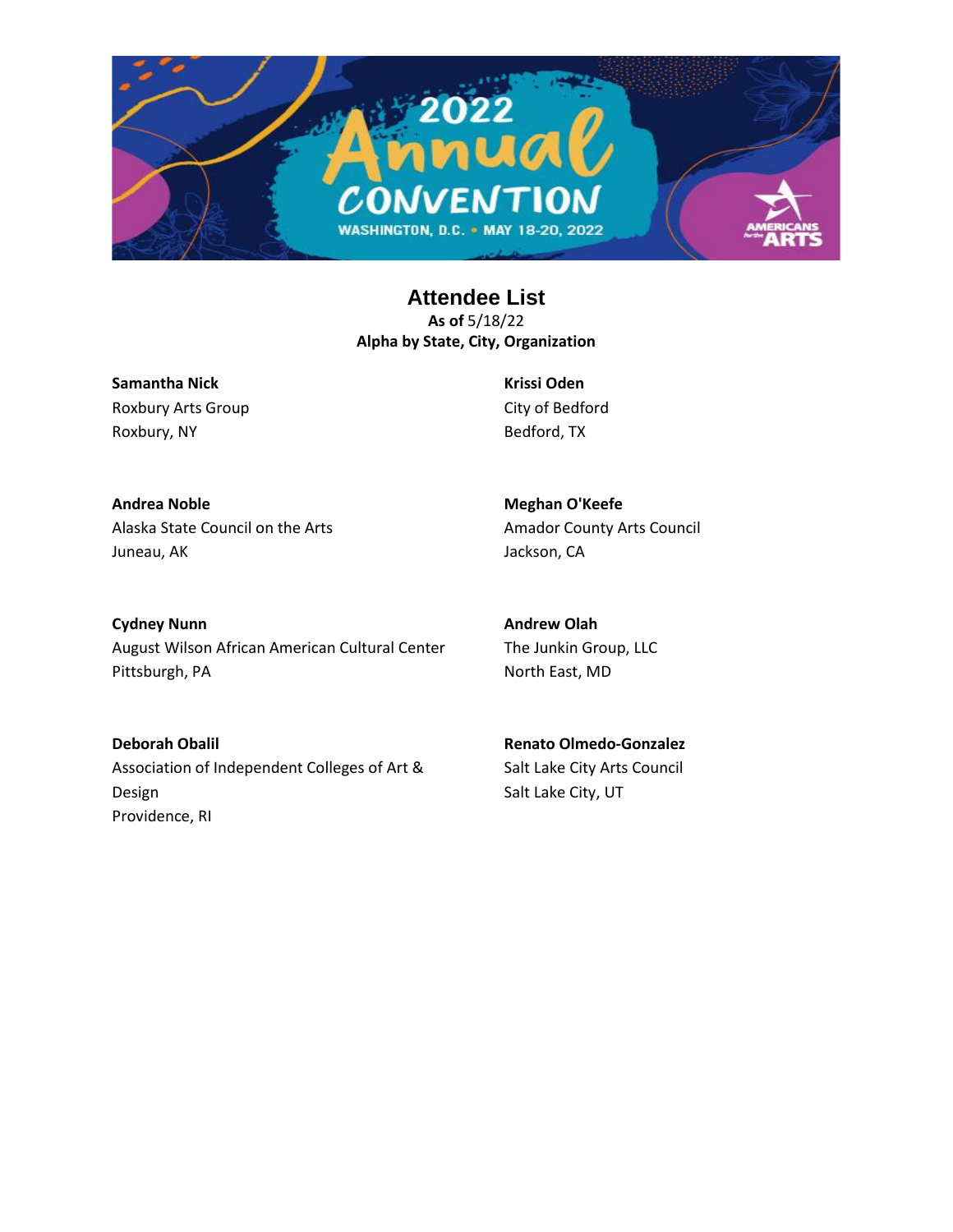

**Jeffrey Olsen** West Valley Arts West Valley City, UT **Lucy Owens** OFPP-Home of Urban Creative Arts Fairborn, OH

**Michael Orlove** National Endowment for the Arts Washington, DC

**Rebecca Pate** Manchester Arts Manchester, MO

**Cindy Ornstein** Mesa Arts & Culture Department Mesa, AZ

**Alejandra Pelinka** City of Bloomington Bloomington, MN

**Heather Owens** UW-Madison Division of the Arts Madison, WI

**Marcel Penzes** Crush Funk Washington, DC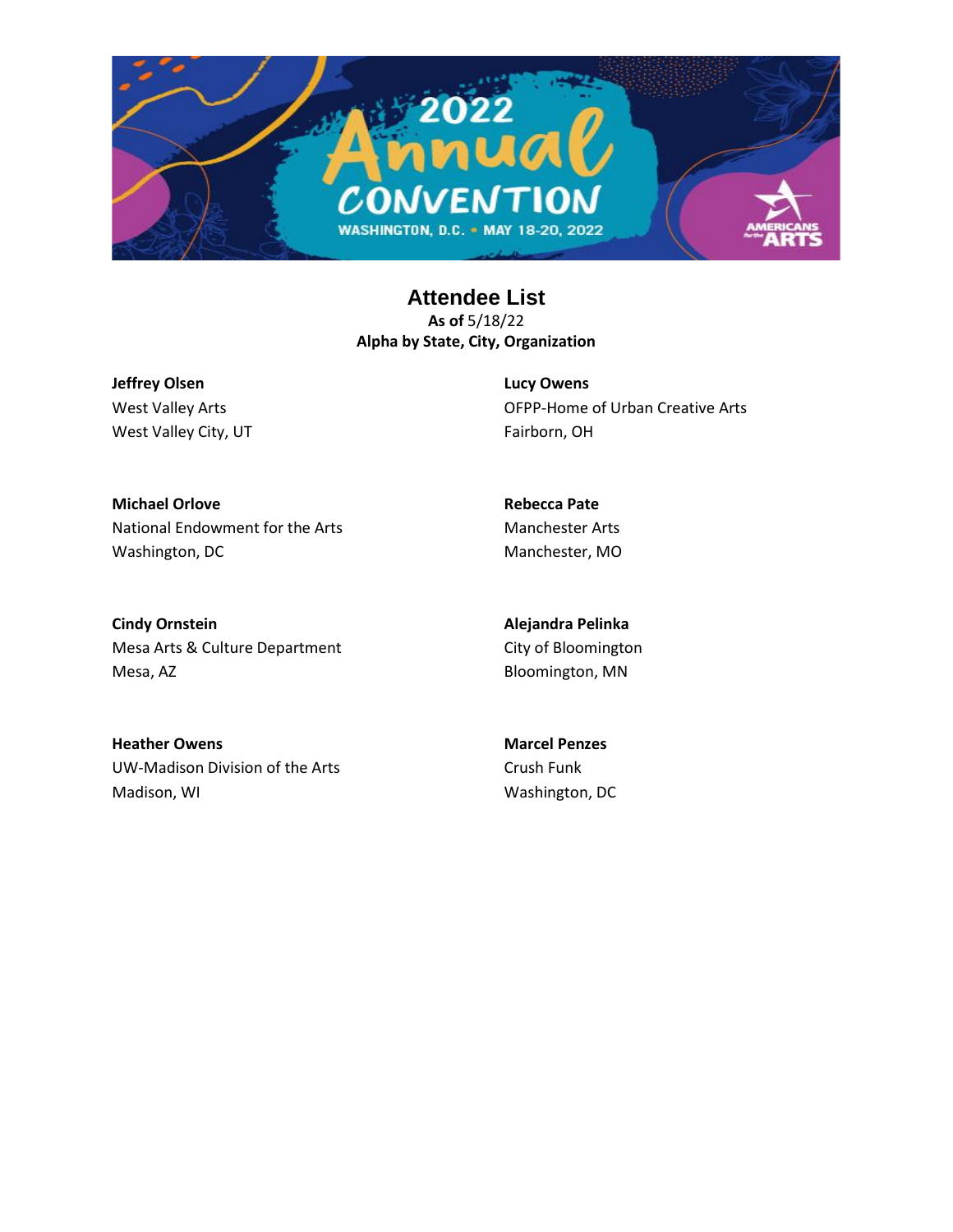

**Adam Perle** ArtPride New Jersey Burlington, NJ

**Anna Pillow** The Arts Center in Orange Orange, VA

**Deb Polich**

Ann Arbor, MI

Creative Washtenaw

**Winter Phong** Stillwater, OK

**Nyale Sophia Pieh** Arrow Creative Memphis, TN

**J. ANDREA Porras** San Francisco Arts Commission

San Francisco, CA

**Erika Pierce** Pittsburgh Youth Symphony Orchestra Pittsburgh, PA

**Katy Posey** Ketchikan Area Arts and Humanities Council, Inc. Ketchikan, AK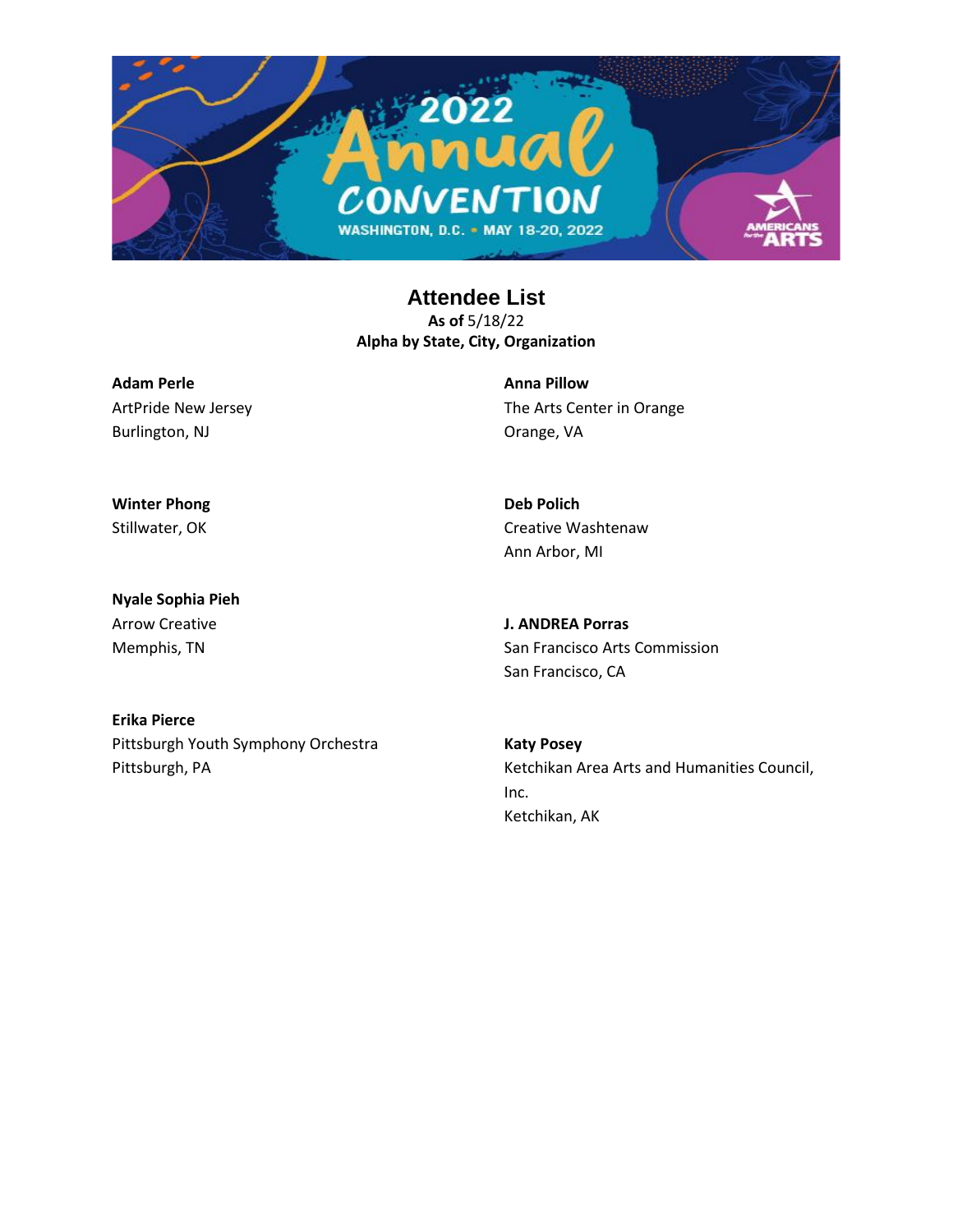

**Jeremy Powell** Crush Funk Washington, DC **Adrianne Redwood** August Wilson African American Cultural Center Pittsburgh, PA

**Emily Prince** AIR Institute Athens, OH

**Jennifer Reis** The University of North Carolina at Greensboro Martinsville, VA

**Stephanie Raines** Athens Clarke County Unified Government Athens, GA

**Khalid Randolph** DC Commission on the Arts and Humanities Washington, DC

**Ralph Remington** San Francisco Arts Commission San Francisco, CA

**Edrick Rhodes** The John F. Kennedy Center for the Performing Arts Washington, DC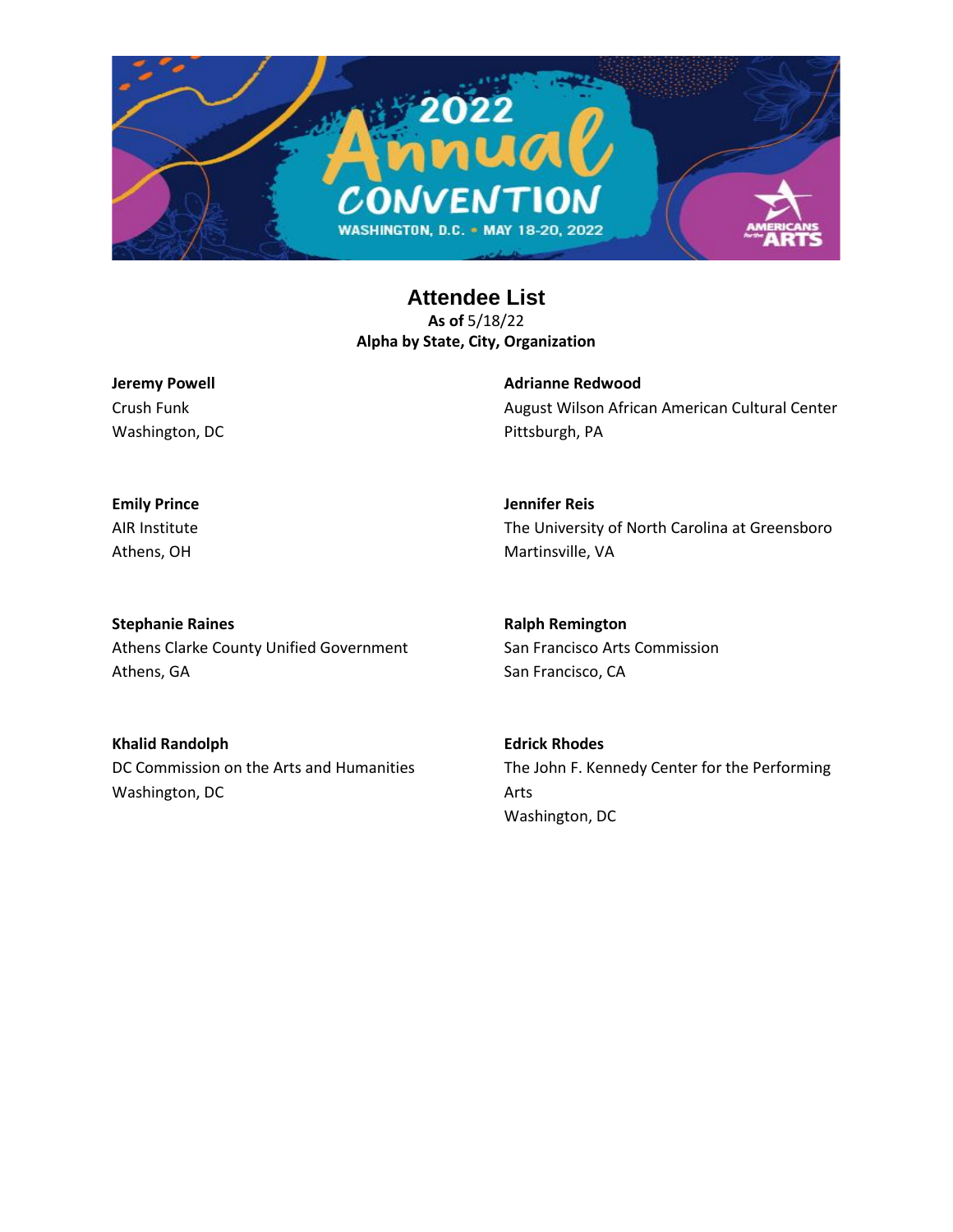

**Michael Riccio** Artpark & Company, Inc. Lewiston, NY

**Lori Robishaw** Arts Council of York County Rock Hill, SC

**Elaine Robnett Moore**

Silver Spring, MD

County

**Ramsi Richardson** Odessa Council for the Arts and Humanities Odessa, TX

**Joshua Ritter**

University of North Carolina Greensboro School of Theatre Greensboro, NC

**Rachelle Roe** Arts, Etc. Public Relations

Arts & Humanities Council of Montgomery

Washington, DC

**William Robertson** Alabama School of Fine Atrs Birmingham, AL

**Yarlyn Rosario** City of Lancaster Lancaster, PA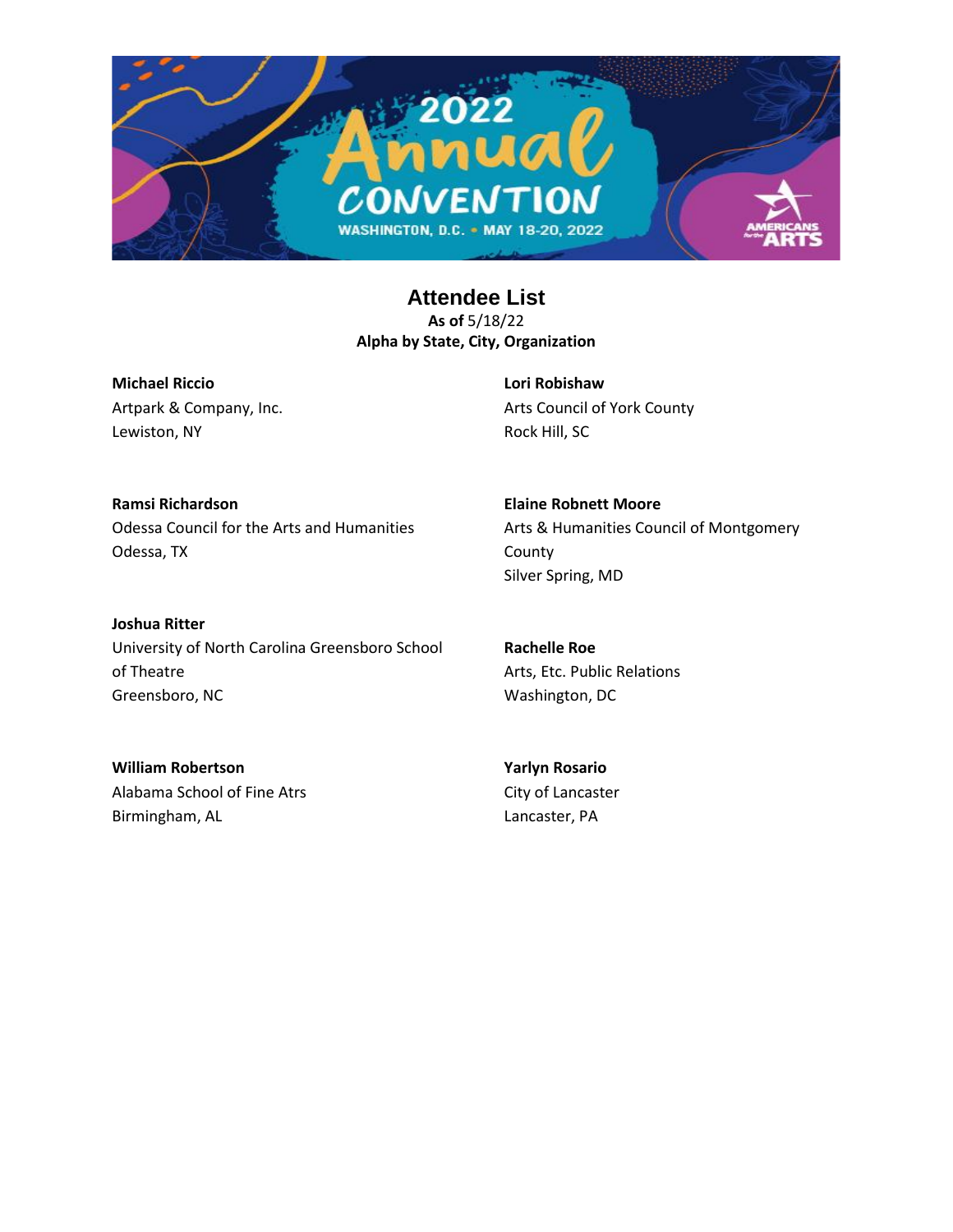

**Jenny Rosenzweig** Roxbury Arts Group Roxbury, NY

**Jack Schwarz** Charlottesville, VA

**Leea Russell** Arts Council of Greater Baton Rouge Baton Rouge, LA

**Monique Saunders Moreno** Lehigh Valley Community Foundation Allentown, PA

**Audrey Schaefer** I.M.P. Washington, DC

**Heran Sereke-Brhan** DC Commission on the Arts and Humanities Washington, DC

**Jeff Siemers** Alaska State Council on the Arts Anchorage, AK

**Dara Silver** North Carolina Arts Council Raleigh, NC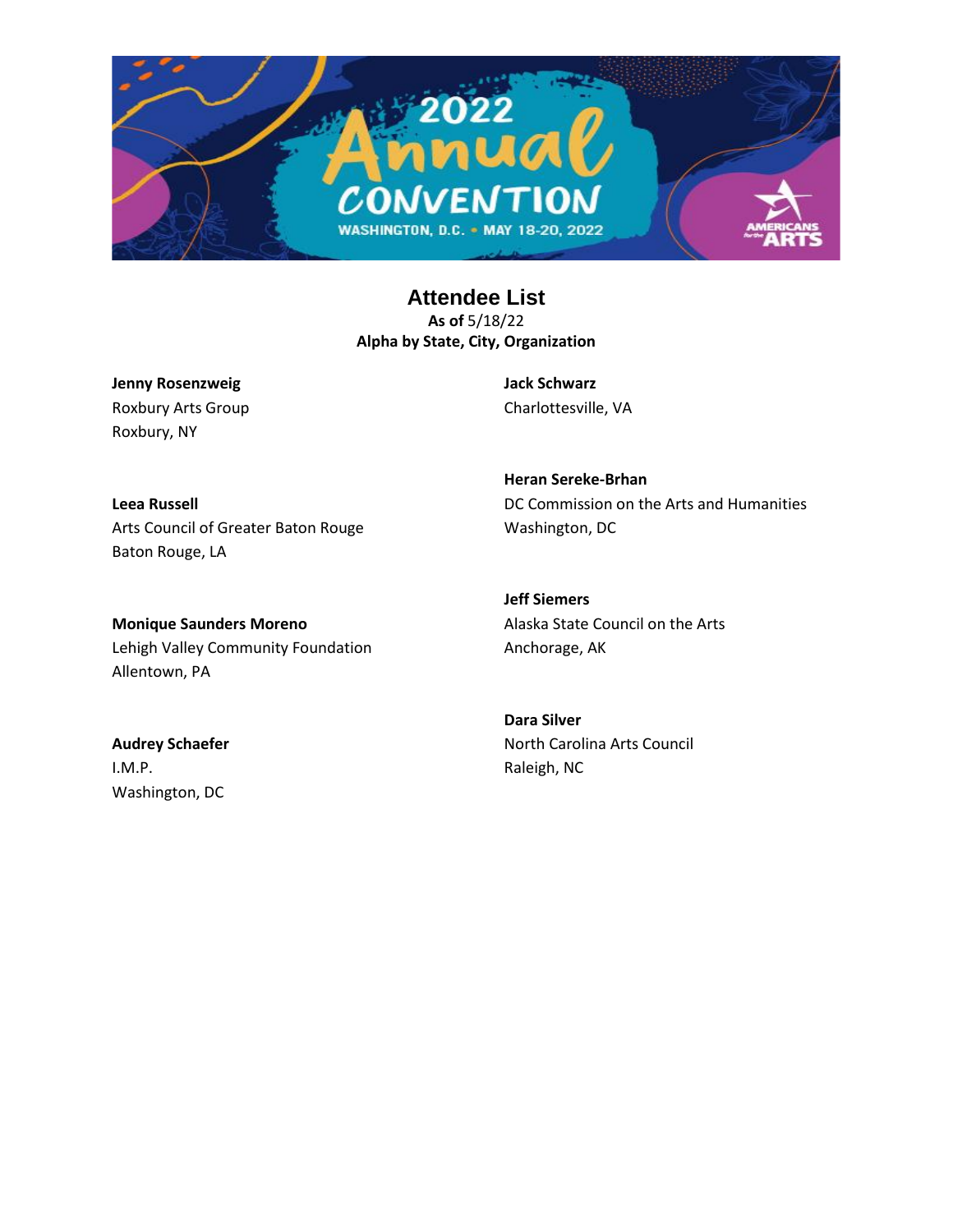

**Brendan Smith** City of Takoma Park Takoma Park, MD

**Maury Sparrow** LexArts Lexington, KY

**William Spruill** Crush Funk Washington, DC

**Monika Smith** DLR Group Gaithersburg, MD

**Katherine Smythe** New Ballet Ensemble & School Memphis, TN

**Joshua Stavros** Southern Utah University Cedar City, UT

**David Snider** Hubbard Hall Center for the Arts and Education Cambridge, NY

**Geoff Steele** Gillioz Center For Arts & Entertainment Springfield, MO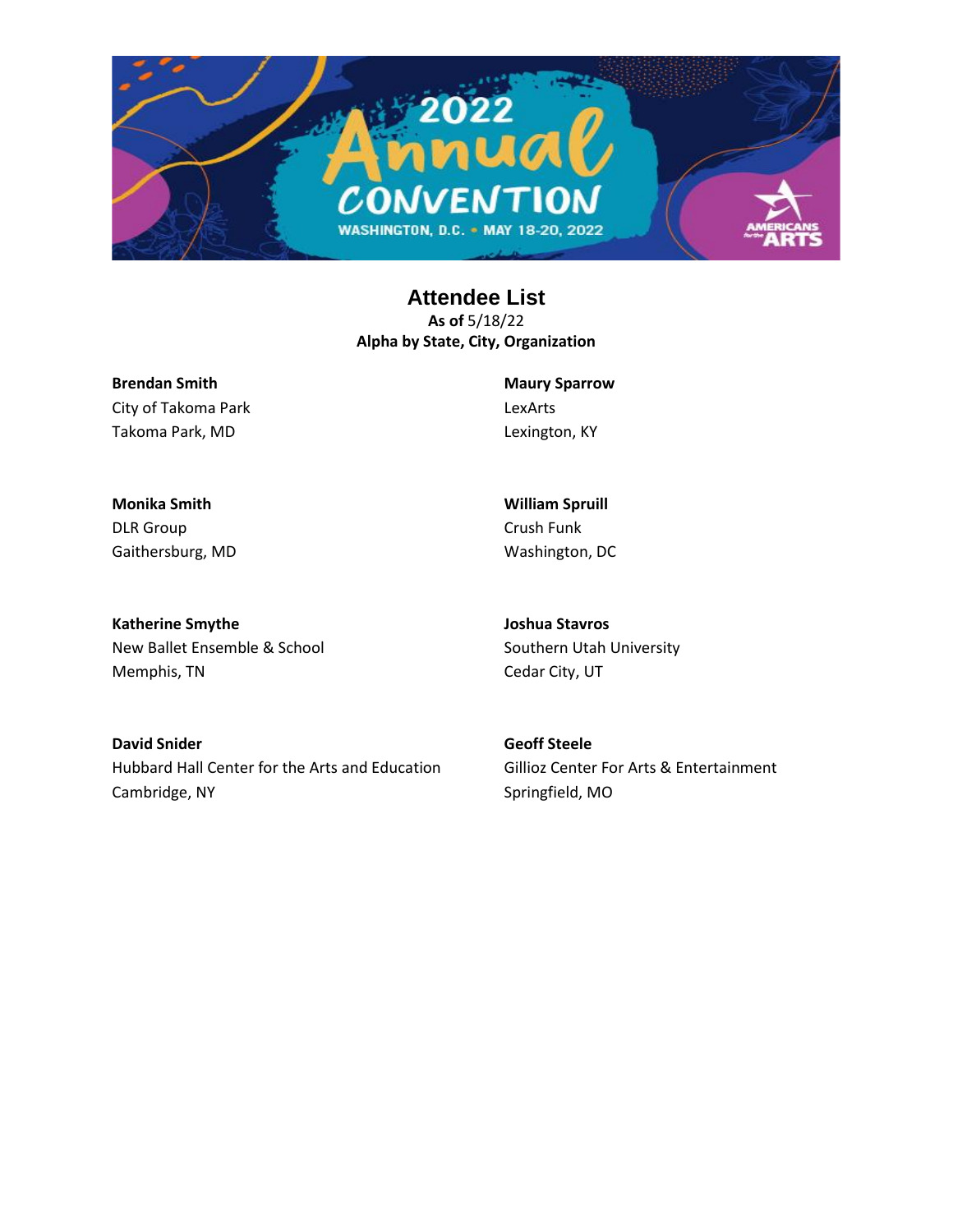

**Collette Stefanko** City of Encinitas, Parks, Recreation and Cultural Arts Department Encinitas, CA

**Elizabeth Sunde** Music to Life Wilder, VT

**Scott Stoner** Alexandria, VA

**Kent Swanson** Bernalillo County Arts Program Albuquerque, NM

**Amanda Strauss** Indigenous Community Circle Fargo, ND

**Ame Sweetall** LexArts Lexington, KY

**Gwydion Suilebhan** Silver Spring, MD

**Bernice Sykes** Quitman County Arts Council Marks, MS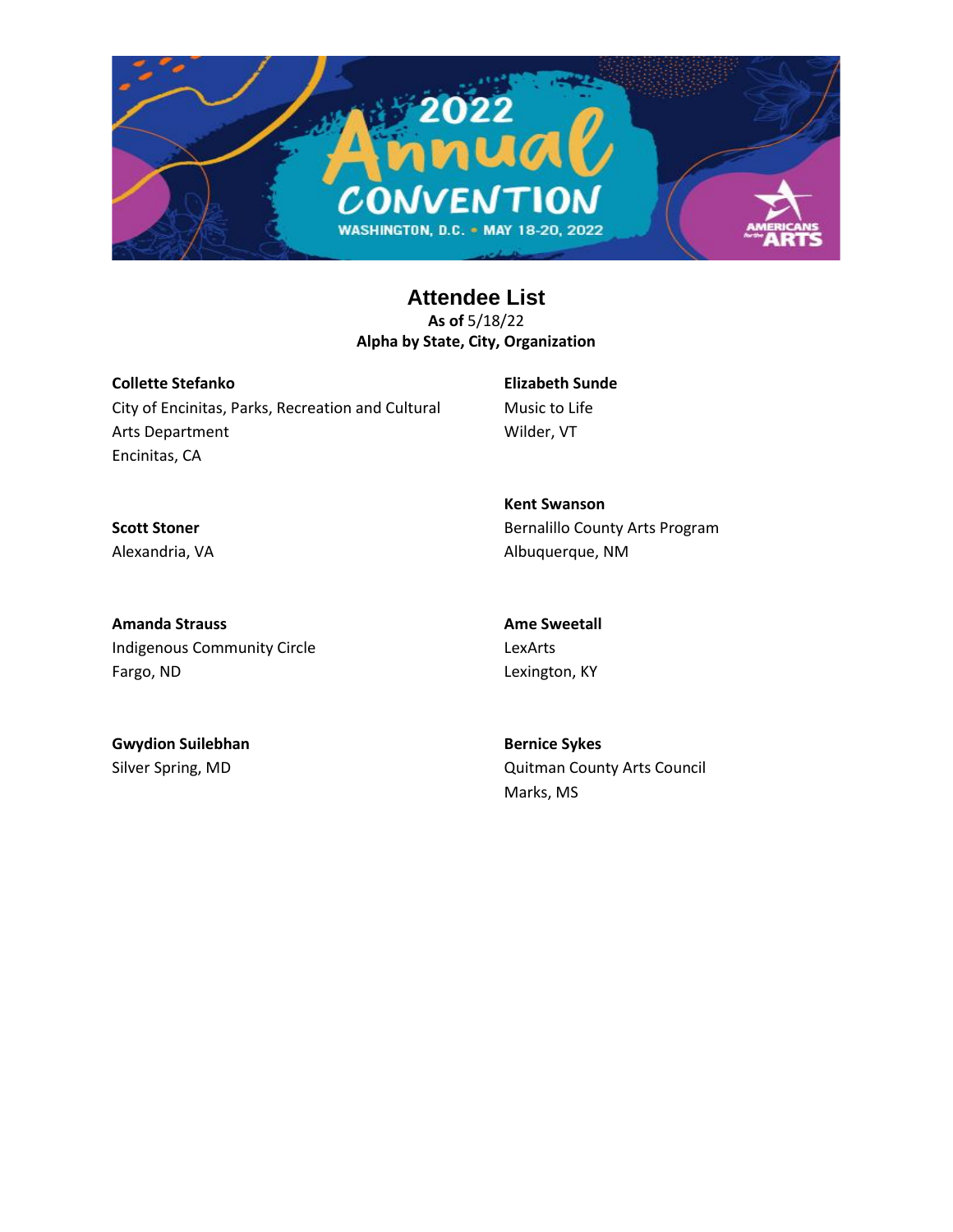

**Charles Sykes** Quitman County Arts Council Marks, MS

**Coma Te** San Francisco Arts Commission San Francisco, CA

**Carol Tatch** Regional Arts and Culture Council Portland, OR

**Amenda Tate** Amenda Tate, LLC **Samantha Thermos** Salt Lake County Zoo, Arts and Parks Program Salt Lake City, UT

**Christopher Thomas** Chicago, IL

**Tina Tomlin** Bernalillo County Arts Program Albuquerque, NM

**Erika Taylor** Navy Pier, Inc. Chicago, IL

Des Moines, IA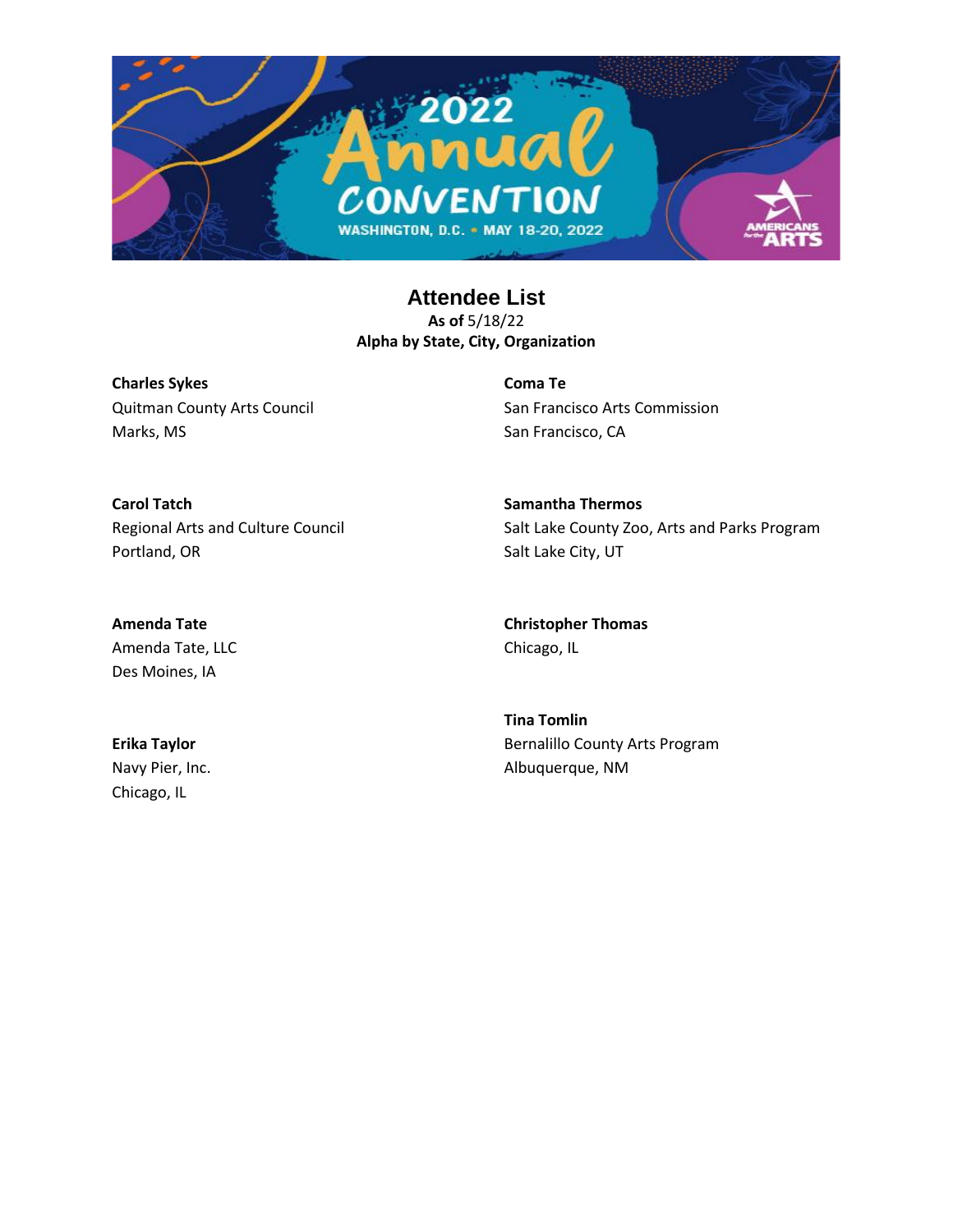

**Nicole Touzien** Dancewave Brooklyn, NY

**Mojgan Vahabzadeh** City of Glendale Office of Arts & Culture Glendale, AZ

**Mark Turner** Five Wings Arts Council Staples, MN

**Melissa Valentin** Judson Studios Los Angeles, CA

**George Tzougros** Wisconsin Arts Board Madison, WI

**LaShawndra Vernon** Artists Working in Education, Inc. Milwaukee, WI

**Udi Urman** Marlene Meyerson JCC Manhattan New York, NY

**Alison Verplaetse** WESTAF Denver, CO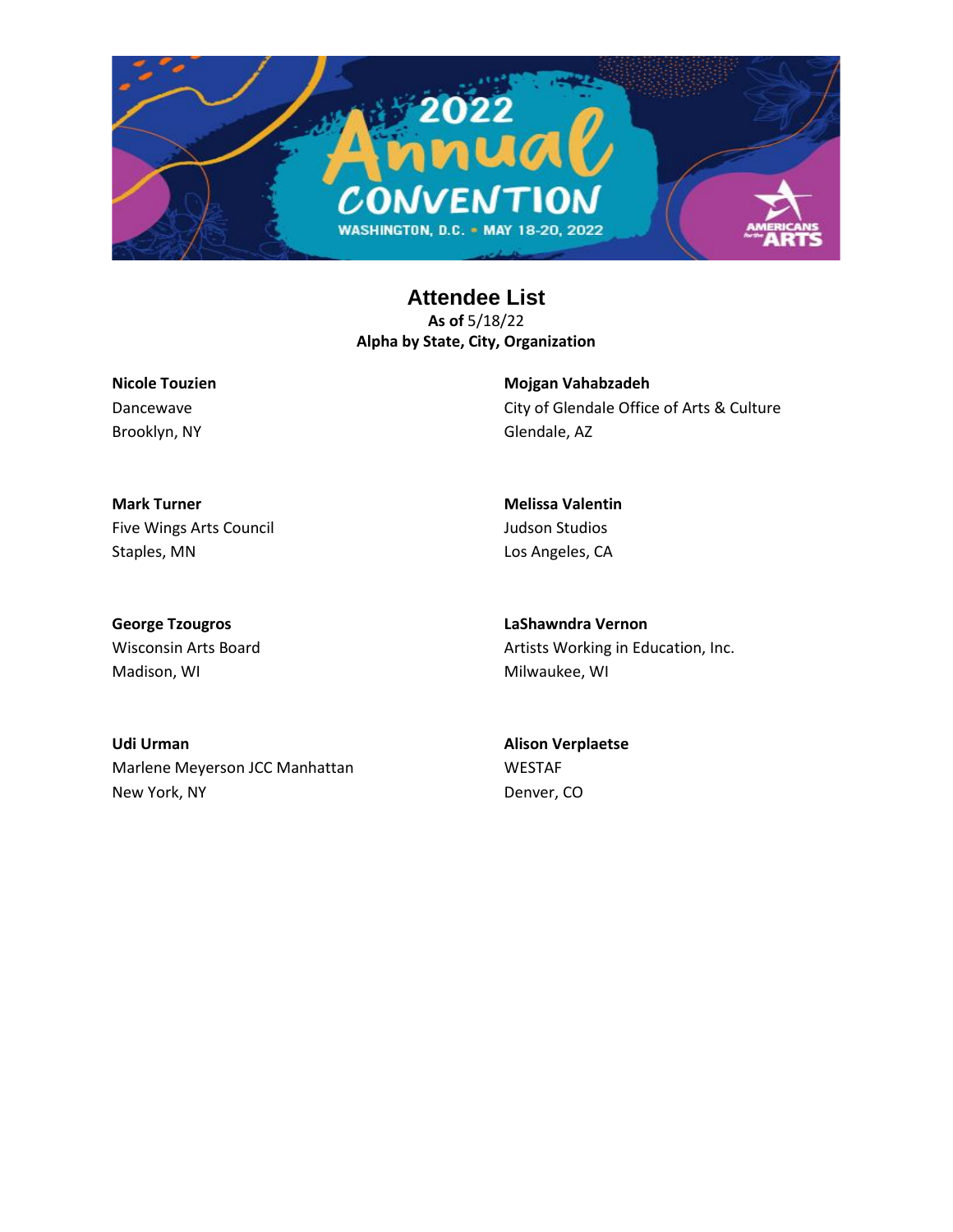

**Christine Vest** Delegation of the European Union to the United **States** Washington, DC

**Chris Walker** UW-Madison Division of the Arts Madison, WI

**Donna Walker-Kuhne**

Brooklyn, NY

**Andrea Villalobos** Arts Consulting Group Dallas, TX

**Isha Vyas** Middlesex County Office of Arts and History New Brunswick, NJ

**Leeann Wallett** Delaware Division of the Arts

Walker International Communications Group

**Patricia Walsh** Americans for the Arts Washington, DC

Wilmington, DE

**Julie Wake** Arts Foundation of Cape Cod Hyannis, MA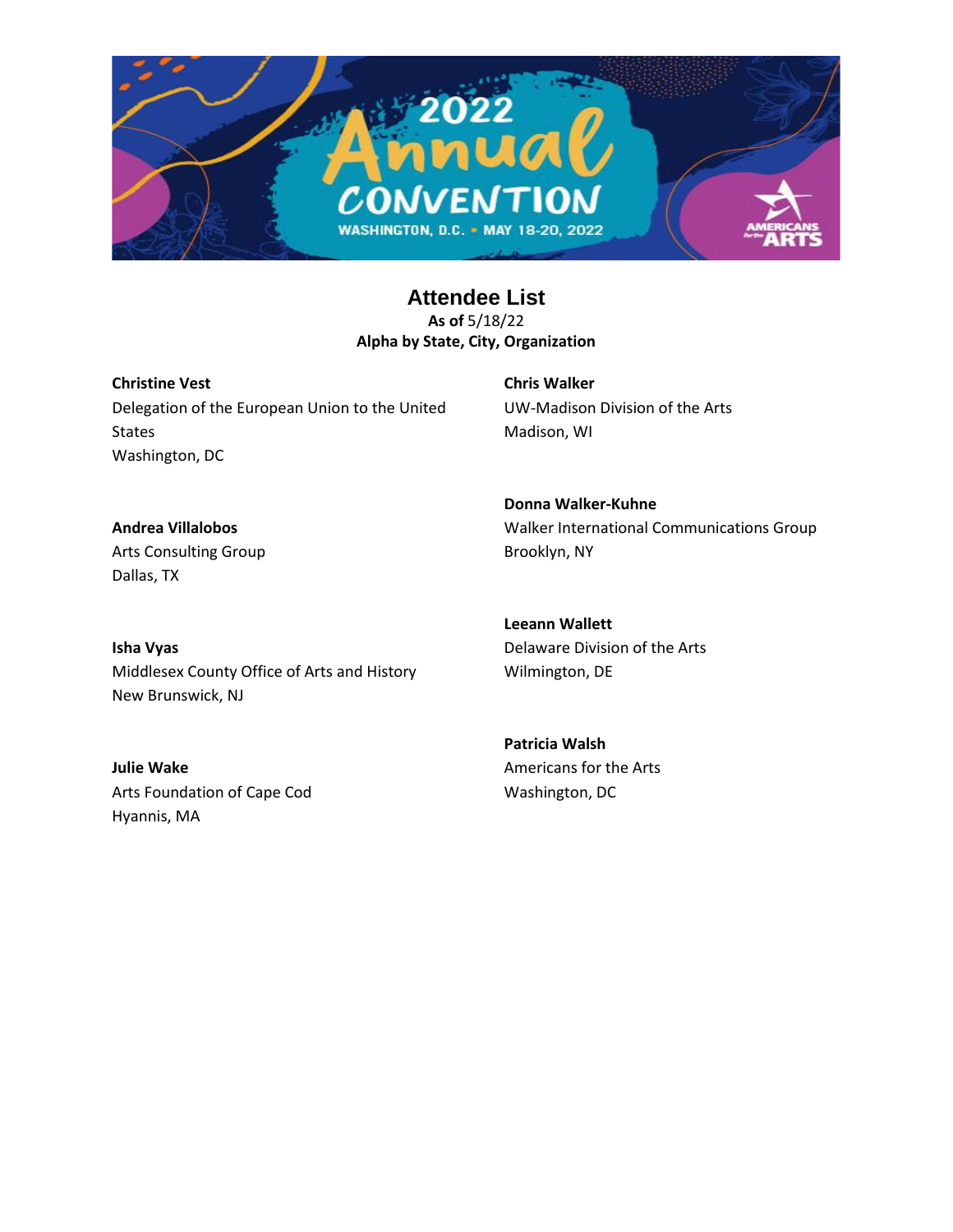

**Daryl Ward** Polk Arts Alliance Bartow, FL

**Nagham Wehbe** Arts Consulting Group Dallas, TX

**Carol Warner** Franz Mayer of Munich, Inc. New York, NY

**Jana Weldon** City of Flagstaff Phoenix, AZ

**Emily Waters** The Andrew W. Mellon Foundation New York, NY

**Tom Werder** Morris Arts Morristown, NJ

**Elizabeth Watson** Adrian Symphony Orchestra Adrian, MI

**Naj Wikoff** National Organization for Arts in Health San Diego, CA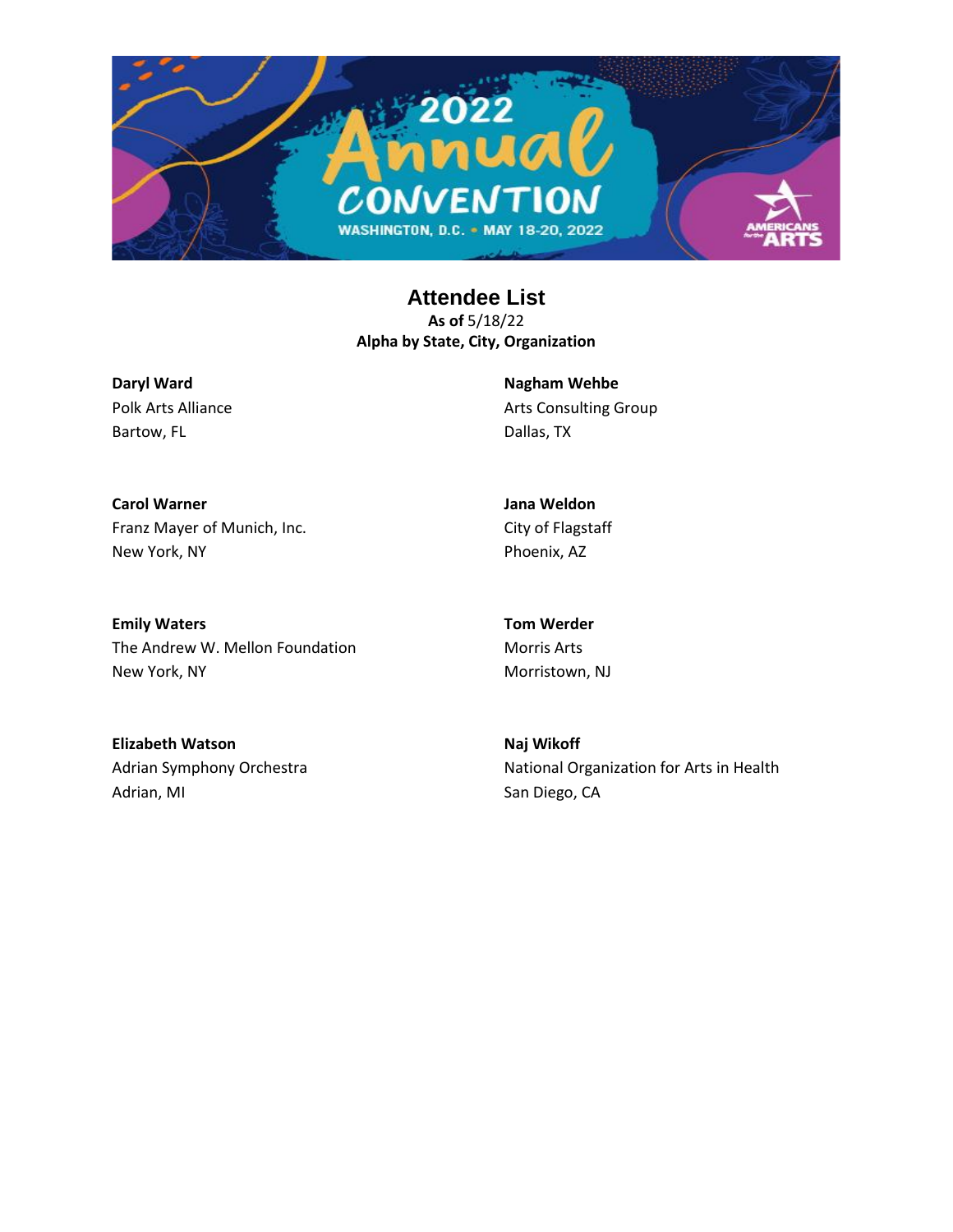

**Deetra Wiley** Quitman County Arts Council Marks, MS

**Steven Wolff** AMS Planning & Research Corp. Southport, CT

**Derrel Wiley** Quitman County Arts Council Marks, MS

**Hsin-Ching Wu** College of Charleston Charleston, SC

**Anotoneo Williams** Prince William County Arts Council Dale CIty, VA

**Lisa Yancey** Yancey Consulting Mount Vernon, NY

**Karin Wolf** Madison Arts Madison, WI

**Ray Yang** National Art Education Association Alexandria, VA